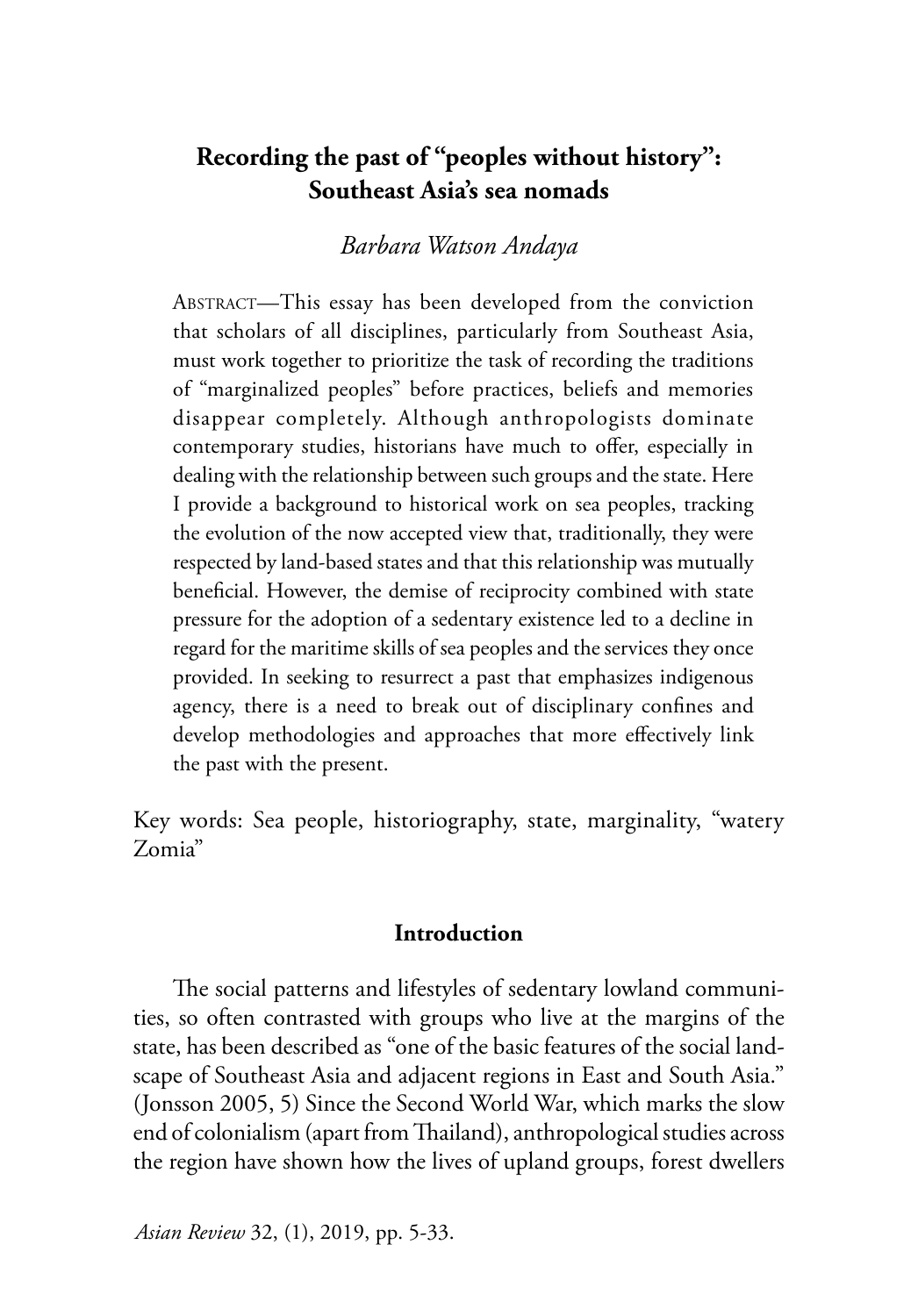and sea peoples have been fundamentally affected by religious conversion, economic development and state policies that seek to assert greater authority over territory and subjects. Until relatively recently, historians have been less involved with the study of "marginalized peoples" because they depend so heavily on documentary sources that privilege major political and cultural centers. Yet increasingly, research that highlights Southeast Asia's incorporation into world history is recognizing that all these "people without history" were intimately involved in the far-reaching changes that have accompanied economic and religious globalization from the 15th century onwards. Historians have given greater attention to groups living well beyond the major political centers, investigating how they responded to the effects of change and the ways in which these developments influenced their position within larger states.(Andaya and Andaya 2015)

The current essay tracks the trajectory of historical research on the sea peoples of maritime Southeast Asia. Placing the discussion in a wider framework, it begins by reminding readers that the shift away from "center-oriented" histories of Southeast Asia to studies of communities located at the margins of state control has itself an academic evolution. It is also important to remember that the chronology of documenting change among such groups is shallow, since before the 15th century references to people beyond the areas of core authority are rare. The textual references that exist, however, do offer a glimpse of how land-based societies viewed those who lived outside the cultural mainstream. For example, during his visit to Cambodia in the late 13th century Zhou Daguan remarked on the social hierarchies between the lowland, sedentary Khmer and semi-nomadic upland groups (whom he said were generally known as "Zhuang"). It was these "savages" who supplied most of Angkor's domestic slaves, and people from upland areas were "so despised that if there is a quarrel between two city dwellers, it only takes one of them to be called Zhuang for hatred to enter into the marrow of his bones."(Zhou 2007, 59) In a similar fashion, old Javanese texts refer to "impure" people who were regarded with contempt because they "eat what is considered unclean," while Chinese visitors to Java spoke of "ugly" individuals with tousled hair and bare feet who consumed "snakes, ants, and all kinds of insects and worms."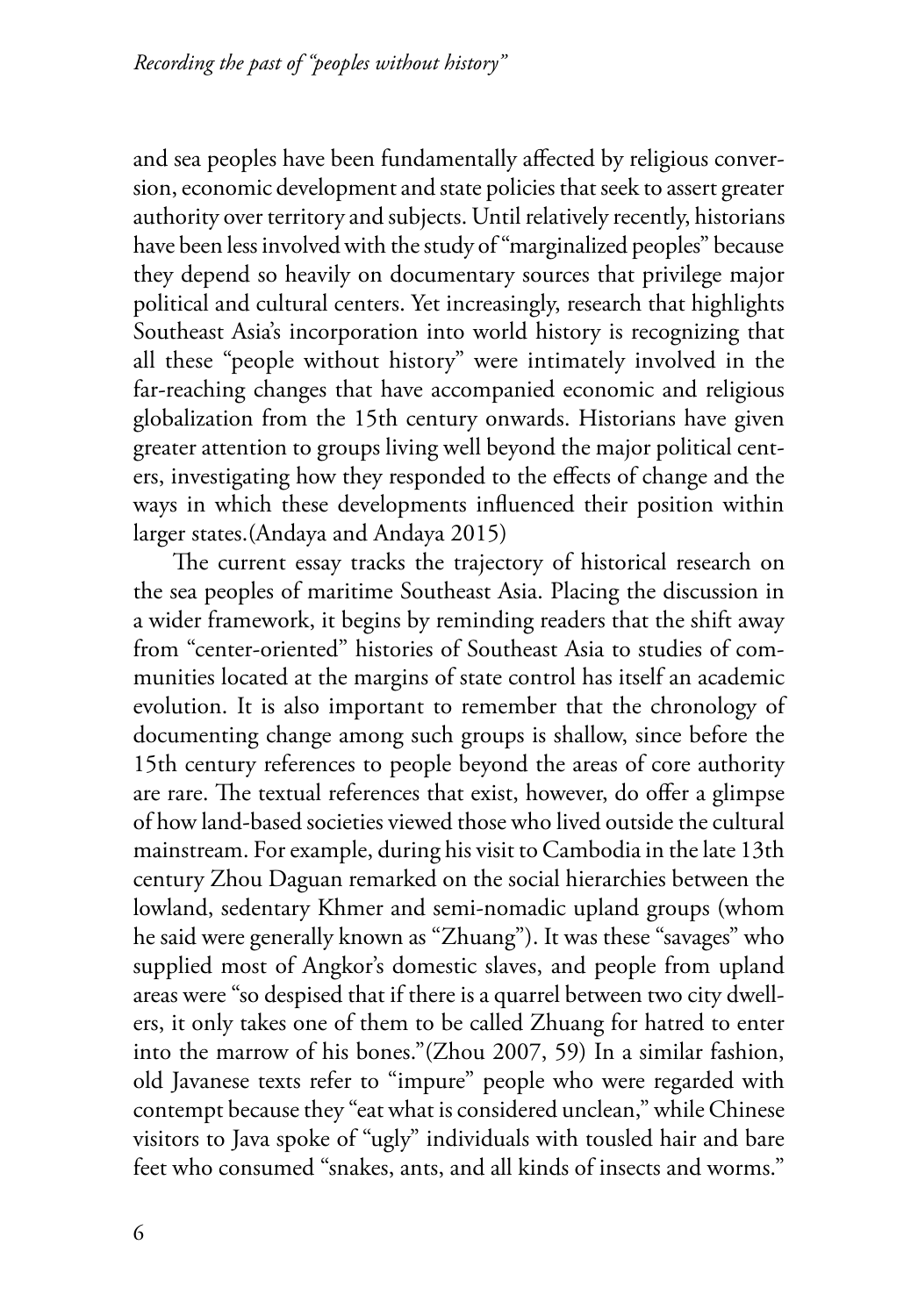(Robson 1995, 139 ; Huan and Mills 1970, 93) In combination with lifestyle, religious differences could also mark a cultural boundary and a 15th-century text from Chiang Mai views Animist upland groups who remained outside the Buddhist community as *milakkha*, a Pali equivalent to the Sanskrit *mleccha* or savages.(Swearer and Sommai 1998, 38-39)

As this essay will demonstrate, we must be careful in assuming that such attitudes were regionally characteristic in pre-modern times, for both legendary accounts and written sources supply evidence of continuing and valued connections between governing elites and groups whom contemporary scholars often describe as "stateless." (Scott 2009, 10 ; Reid 2015,49-52) Nonetheless, the historiographical shift by which academics began to discuss such people with greater respect was hardly swift. In the 19th and early 20th centuries the first generations of ethnologists, largely preoccupied with issues of evolution and ethnic hierarchies, were not at all averse to using terms such as "primitive" or "savage." For their part, historians were equally ready to adopt the conceptual hierarchies expressed in documents emanating from centers of cultural and political power, be they European or indigenous. Yet as Southeast Asia emerged as a regional field of study after World War Two, we can trace a slow trajectory that shows how scholars began to consider alternative ways of viewing the relationship between "peripheral" peoples and evolving state structures. Social scientists, involved with communities targeted by government development programs, have been instrumental in this shift. It is thus not surprising that anthropologists have dominated research on people living at the "margins" (a term often incorporated into titles of books and articles). (Duncan 2004; Alexander and Wadley 2006) Much of this research has concentrated on the adverse effects of governmental "modernization" policies and has stressed official disdain for the rights or well-being of minority peoples. Against this background, James Scott's 2009 publication, The Art of Not Being Governed, mounted a trenchant challenge to the victimization model, arguing that "self-marginalization" and "self-barbarianization" explain the mainland Southeast Asian retreat to highland "Zomia" as groups deliberately sought to distance themselves from the center's tax and labor demands.(Scott 2009,173) Scott's material drew heavily from Southeast Asia's land-based societies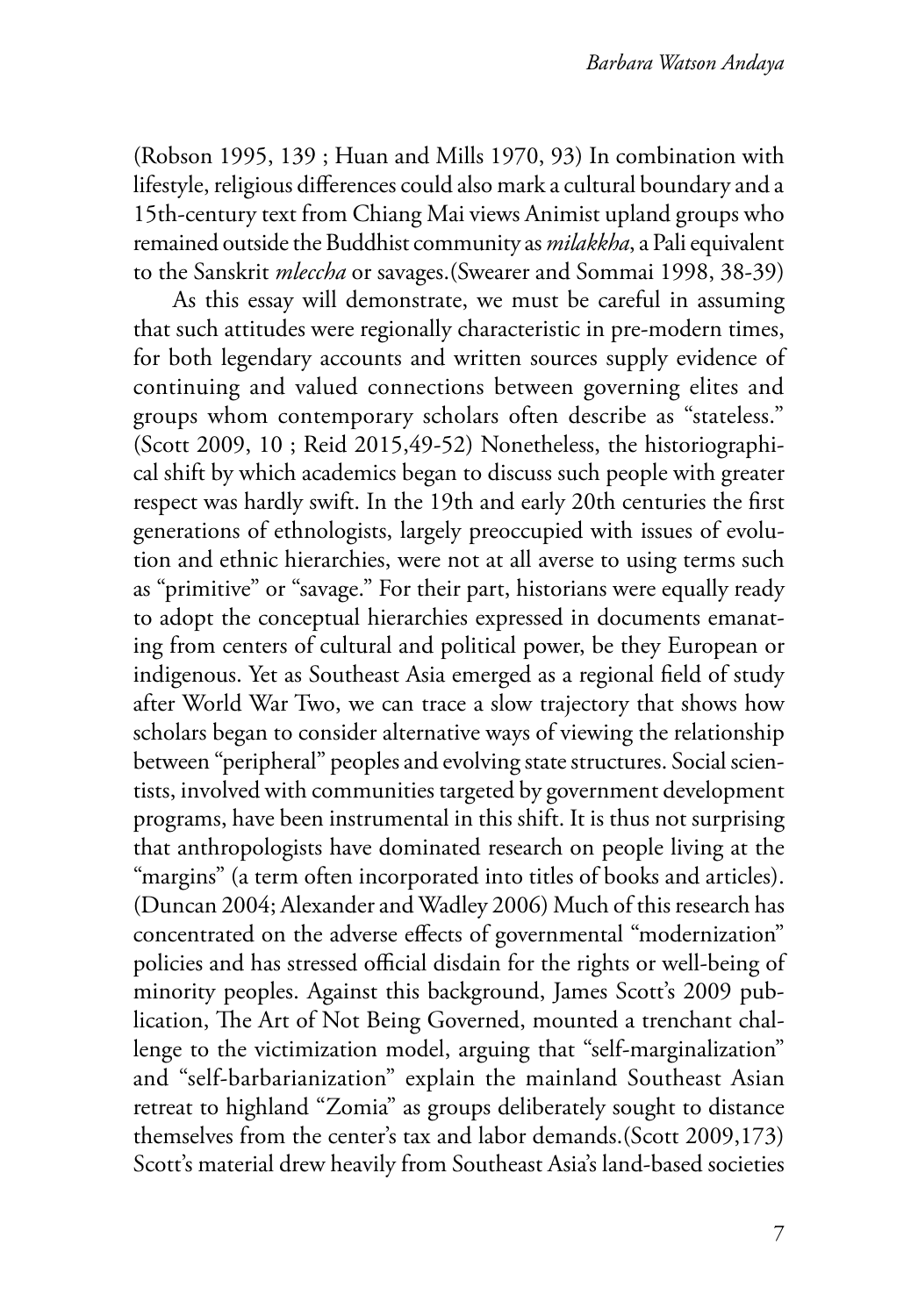and he had little to say about the application of his model to sea-going boat dwellers, once such a feature of the maritime environment of insular Southeast Asia. Acknowledging that he could have given more attention to the peoples who inhabited a "watery Zomia," Scott argued that these groups should be regarded as "a seagoing, archipelago-hopping variant of swiddeners dwelling in mountain fastnesses ." (Scott 2009,xiv) He goes on to suggest that their "non-state" option was to "to take to their boats."

Dispersed on the water, they could evade slavers and states amid the complex waterways of the archipelago while raiding, slaving, and occasionally serving as mercenaries themselves. They were, for a time, to the Malay Sultanate of Melaka, a watery version of what the Cossacks were to the tsarist armed forces. (Scott 2009, 328)

This generalization, while intriguing, merits interrogation and has stimulated a detailed and largely supportive response from a team of anthropologists, including those working on sea peoples. (Bourdier, Boutry, Ivanhoff and Ferrari 2015) Historians and archaeologists have been more skeptical, since the perception of "state avoidance" as an embedded characteristic of sea peoples was probably encouraged by the literature that developed in the colonial era, which referred to the "timidity" of some boat people and viewed those who were engaged in piratical activities as operating beyond state control.(Sopher 1977, 131,145) Prior to the 19th century, however, Scott's argument that such groups, like their land-dwelling counterparts, sought out "zones of refuge" in order to avoid state incursion is rarely borne out by the historical sources. Indeed, cumulative evidence points to the contrary, showing that both sea-dwelling groups and land-based authorities actively cultivated mutual connections and that both drew benefits from this association. These benefits only began to decline in the 19th century. The historiography of sea peoples in Southeast Asia thus presents a telling example of the need to locate any contemporary study in a chronological framework.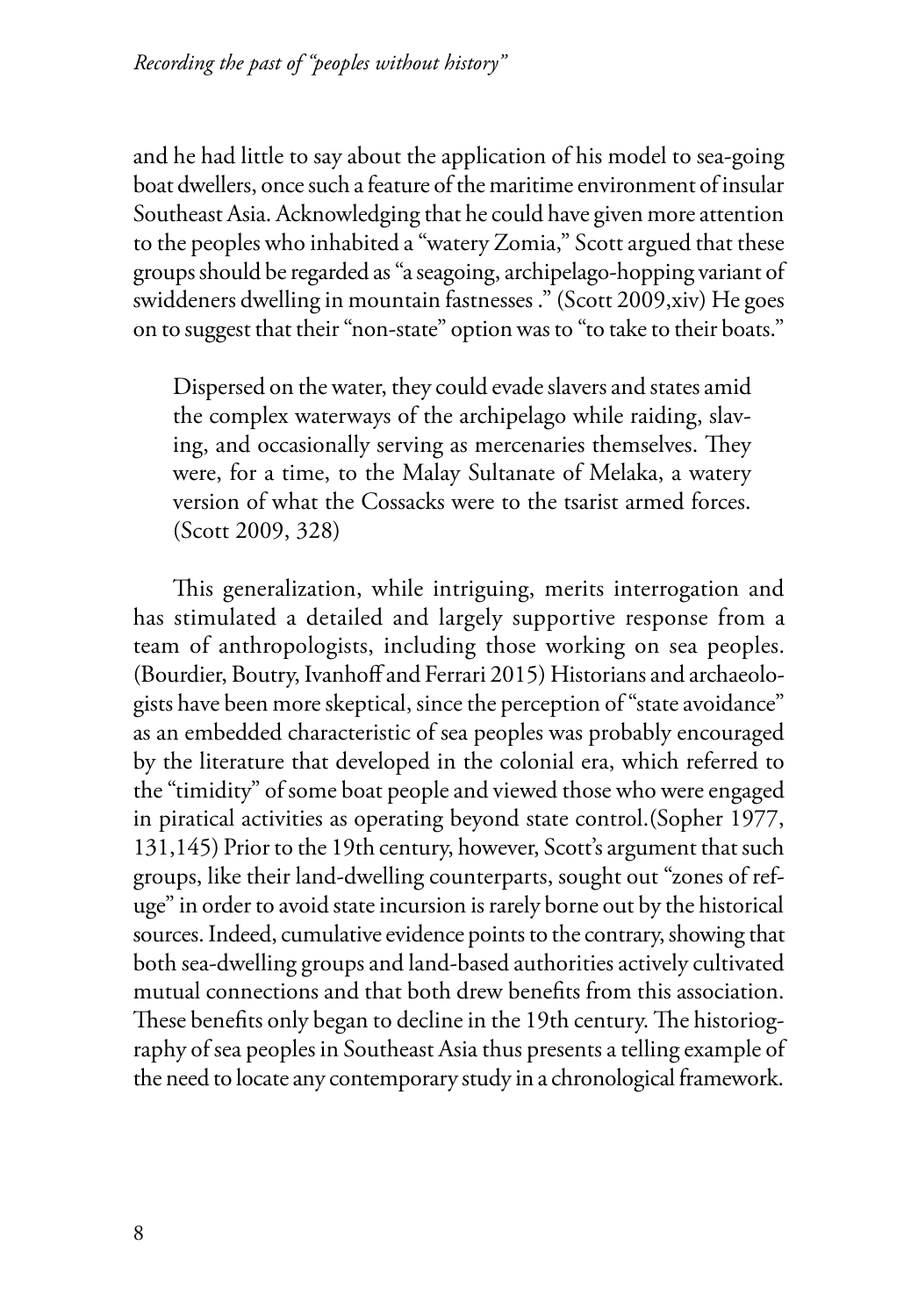# **The historiography of sea peoples**

When did historians of Southeast Asia begin to direct their attention to societies "beyond the state"? In 1955, when most Southeast Asian countries were asserting their new independent status, the publication of Jacob van Leur's 1940 collection of essays, belatedly translated into English as Indonesian Trade and Society, urged historians to adopt a new view of Indonesian history. No longer could this history be surveyed from "the deck of a ship, the ramparts of the fortress, or the high gallery of the trading house." (van Leur 1955, 261) In the same year the first volume of Bertram Schrieke's Indonesian Sociological Studies, which included material written thirty years earlier, also appeared in English and conveyed a similar message – that Indonesian history should be viewed in terms of a continuum rather than treating the period of Dutch control as identifiably separate.(Schrieke 1966) Though many historians of Indonesia could have read these books in the original Dutch, the impact of the English translations is evident in John Smail's classic 1961 article, with its call for an "autonomous history" of Southeast Asia that would give more thought to indigenous agency. (Smail 1962, 72-102) The following year Harry Benda's article talked of the value of regional generalizations but, with a prescient sense of future trends, he also referred to the need to move away from "national" histories and study "the area's constituent parts and sub-parts." Indeed, this was a theme constantly emphasized by another major influence on Southeast Asian historical writing, O.W. Wolters. "Whether in Indonesia or elsewhere," he wrote, "the locality or sub-region should remain the focus for studying history."(Benda 1962,106 ; Wolter 1982,51) Implicit in this comment was the belief that the experiences of communities located at the peripheries of state authority could make a significant contribution to regional histories. Despite the fact that historians are textually oriented and despite the fact that (as linguist, Tom Hoogervorst, remarked), "the earliest available textual sources on the region contain references to maritime communities," historical and comparative studies of sea peoples have been slow to develop.(Hoogervorst 2012, 245-265) Expressing some sympathy for the historian's dilemma, the anthropologist Cynthia Chou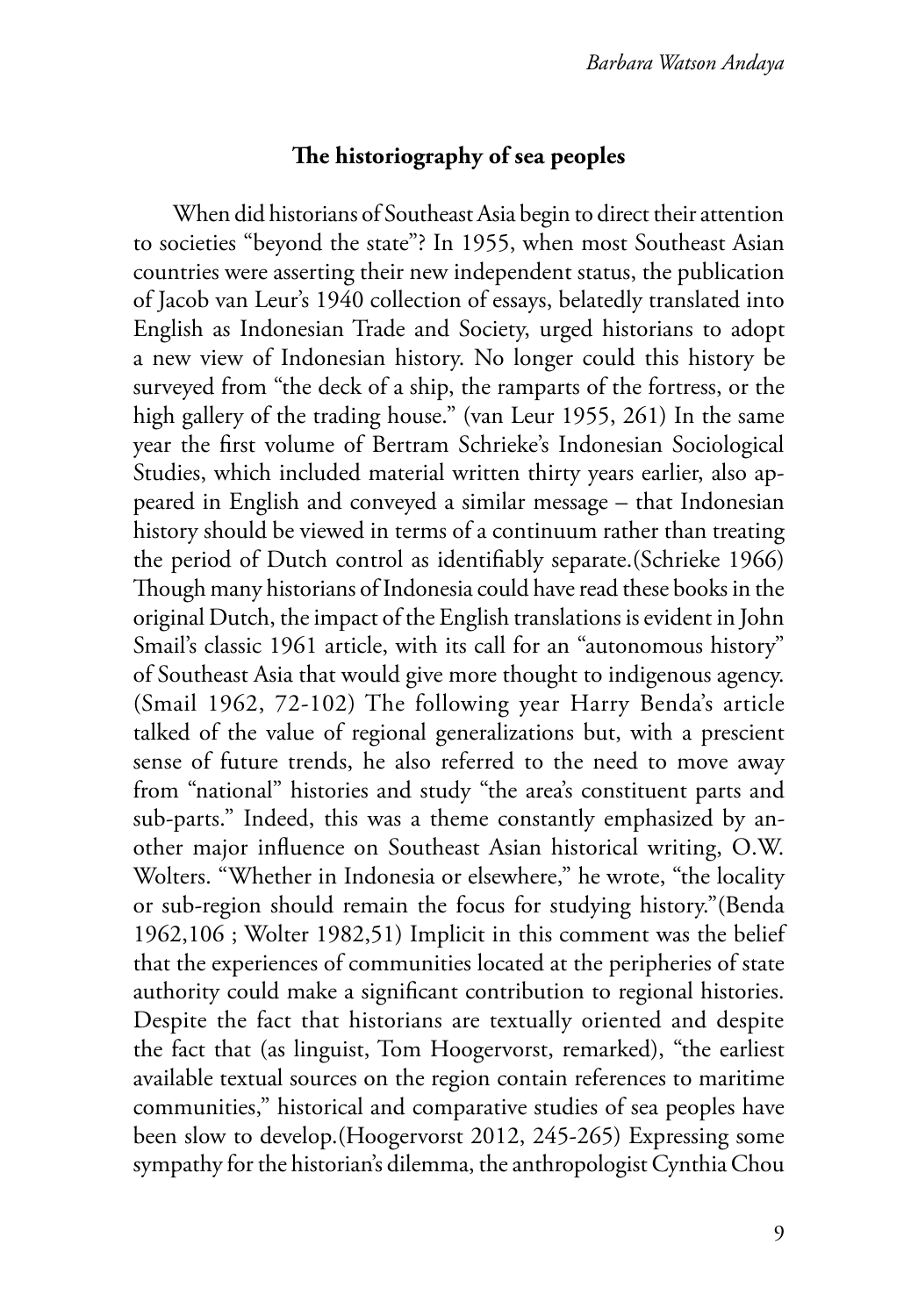acknowledged the "scattered" nature of the documentary sources and references that merely "speckle the time chart." (Chou 2006, 246) It is significant that overviews of the historical literature relating to "aquatic peoples" are typically divided into specific areas—the Orang Laut of the southern Melaka Straits, the Moken/Moklen and Urak Lawoi' (meaning Orang Laut) of the northern Straits and the Bajau Laut of the Sulu Archipelago and eastern Indonesia.

(Chou 2010, 50-58) Even comparative overviews are organized in terms of these geographical subdivisions and there appears to be a scholarly consensus that it was (and is) difficult to create a general history of sea peoples as a distinctive group that shares features in common. Though frequently used, the very term "sea nomads" is problematic, since it is clear that from very early times that some sea peoples may have been mobile but that they also maintained bases on land. (Bellina, Favereau and Dussubieux 2019,105) Opinions regarding their occupations also differ. Various individuals, such the Spanish Jesuit Francisco Combés (1620–65), the Flemish gem trader Jacques de Coutre (1572-1640), the Dutch minister François Valentijn (1724-1726) and the English captain and explorer Thomas Forrest (1729–1802) stress the piratical nature of the sea peoples and their "treacherous nature." (Combés 1903,103-5 ; Peter and Roopanjli 2014, 77-8 ; Combés 1727, 66-67 ; Thomas 1779, 374) On the other hand, they could be described as helpful purveyors of food items and knowledgeable pilots. Historical sources also show that there were marked differences in social organization between the small kinship-based groups described by de Coutre and (according to Combés) the hierarchical political structures of the Lutaos (thought to be from "laut'" or sea) in the southern Philippines. (Borschberg 2014, 77 ) Furthermore, historians are acutely aware that early commentaries are not necessarily reliable and we should not assume that these documents reflect personal knowledge of the lives of mobile and elusive sea nomads. For example, in compiling official reports, shore-dwelling Dutch East India Company (VOC) administrators often found it convenient to draw on information already to hand, even if it was no longer current. In his much-cited Oud en Nieuw Oost-Indiën, Valentijn's account of the Bajau of northern Sulawesi thus reproduced a number of comments included in reports produced nearly fifty years earlier. The first of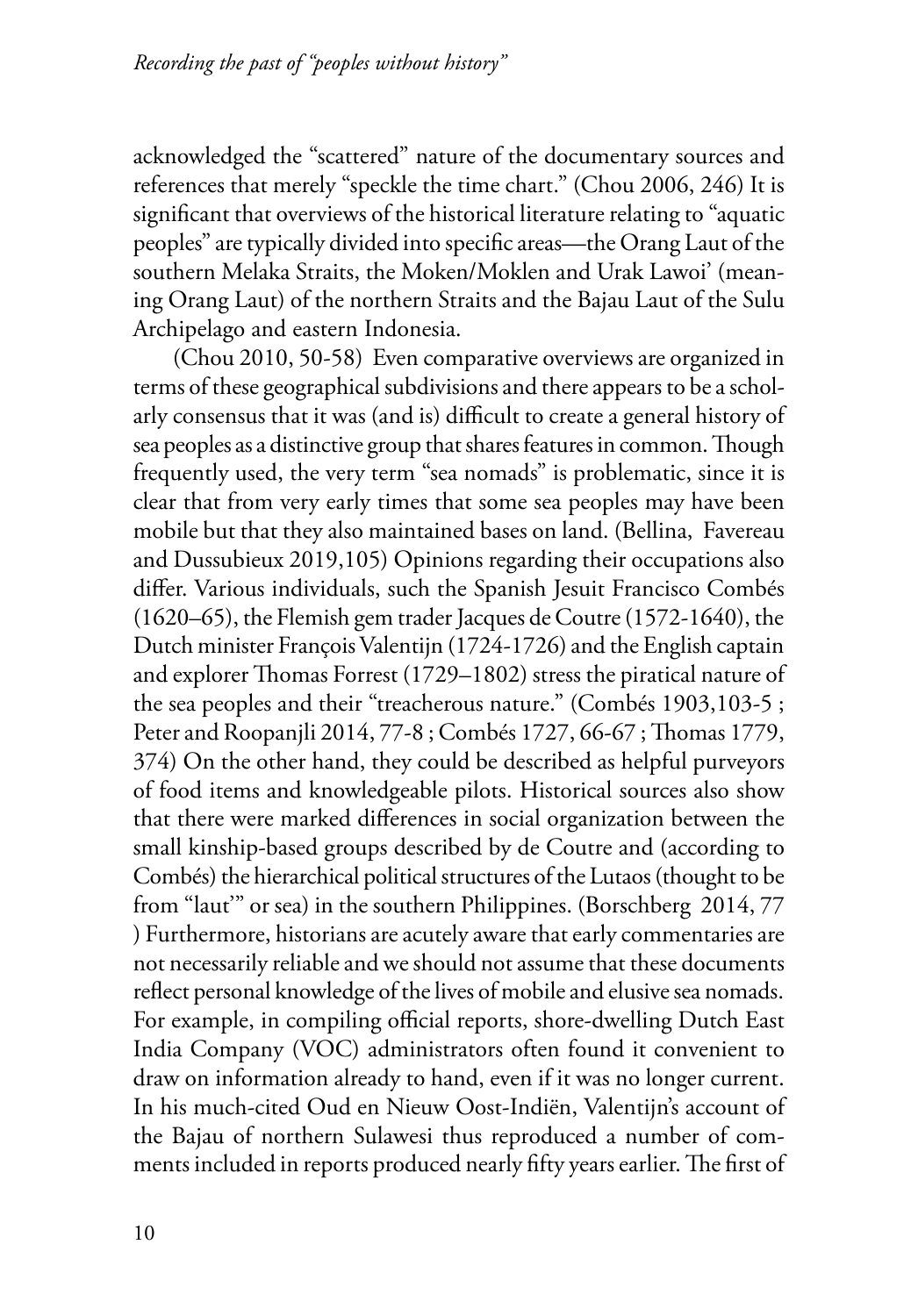these reports was submitted by a VOC minister, Jacobus Montanus (a Latinized version of van den Berg), who had visited Manado in 1675, but may himself have been relying on informants rather than his own experience. The second was compiled by Governor Robert Padtbrugge following an inspection tour of northern Sulawesi in 1677. Following the same pattern, the 1669 account of sea people in the Sulawesi region by the VOC governor of Makassar, Cornelius Speelman, was repeatedly tapped by his successors when they compiled their own submissions. (Sopher 1977, 300 ; Nolde 2014,42-3 ; Noorduyn 1983, 96-121)

Nineteenth-century accounts by colonial scholars, journalists and officials represent a rather different genre, for their observations on customs, beliefs and legends of the sea peoples were typically based on their own observations. However, this also meant that comparative overviews were constrained by national interests and linguistic limitations. British accounts of the Orang Laut, such as the articles published by the Singapore-based editor, James Logan (1819-69), focused on the Melaka Straits, but British reports and academic works largely overlooked information about the Orang Laut compiled by Dutch officials such as Count L.C. von Ranzow, Resident of Riau, between 1822 and 1826, Eliza Netscher, Resident of Riau, 1861-7 and J.G. Schot, who had been a controleur in Sumatra. The British rarely looked eastwards to the Bajau of northern Borneo, much less eastern Indonesia, which lay within Dutch territory, while the Dutch themselves did not track Bajau activities in the Sulu zone. (Verschuer 1883 ; Andaya 2006) Overall, colonial investigations into the activities of sea peoples were primarily generated by their reputation as pirates and European interest appears to have faded when piracy was brought under control in the latter part of the 19th century, except for passing notices. (Skeat and Ridley 1969, 247-250; Chou 2010, 53-58) In the historiography of sea peoples, notes Cynthia Chou, "a long period of silence followed the colonial administrative reports."(Chou 2006)

Nonetheless, incentives for historical research were on the horizon. Armando Cortesão's 1937 discovery of the long-lost manuscript of the Suma Oriental by Tome Pires, found in the Archives of the Chamber of Deputies in Paris, was a major historiographical breakthrough because it accorded the sea people, the "Selates" (from Malay selat, meaning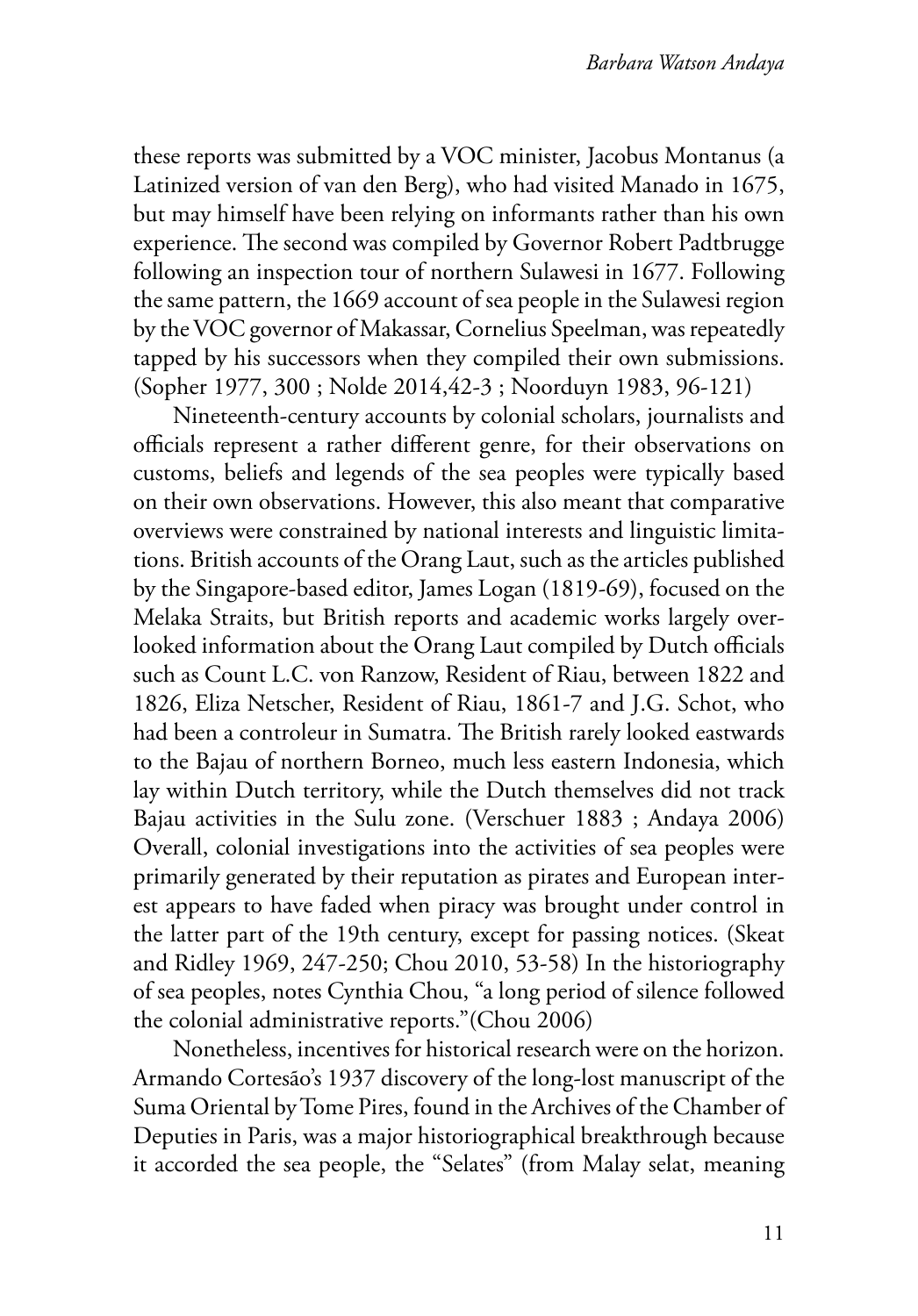Straits), such prominence. Through negotiations with the Hakluyt Society, Cortesão translated and edited this two-volume work, which was published in 1944 but only became generally available after World War Two.(Cortesão 1944, xiii-xviii) One can thus understand that it took some time to attract academic attention but in his 1947 review, J.V.G Mills described the Suma Oriental as " the most valuable and comprehensive description of the East in his time ... of the greatest historical importance."(Mills 1947, 226-7) Four years later its value was similarly acknowledged in an article on early Melaka written by R.O. Winstedt, who specifically commented on this "new discovery." (Winstedt 1948, 726) Yet it was not a historian but a geographer, David Sopher, who first exploited the work (which he describes as "an unparalleled source, only recently published") to reconstruct the past of Southeast Asia's sea peoples in his 1954 UC Berkeley dissertation. (Sopher 1977, 319) Though João de Barros had certainly described the Orang Laut role in the founding of Melaka in his Da Asia (published in 1553), it was the Suma Oriental that highlighted their importance in the maintenance of state authority in the Melaka Straits. In addition, while the information made available in this publication marks a milestone in historical understanding of the Orang Laut, Pires also accorded the sea peoples of eastern Indonesia, the Bajau, considerable attention, though Sopher pointed to the lack of clarity in these references and the apparent confusion with seafaring Bugis. (Sopher 1977, 323-5 ; Gaynor 2016, 40-4)

Over a decade passed before Sopher's dissertation was published in 1965, but the 1960s saw a considerable advance in understanding the historical role of sea peoples, especially in the Melaka Straits. Rarely mentioned in the context of "sea nomad studies," Paul Wheatley's Golden Khersonese, which appeared in 1961, gave a deeper history to the "corsairs" so often mentioned by Pires. (Wheatley 1961) Excerpts from early Chinese records show that the first reference to Orang Laut raiding appears in the 5th century, when the Chinese pilgrim Faxian described the seas around Singapore as being "infested with pirates, to meet whom is death." (Wheatley 1961, 38) Later sources, like one from the 13th century, talk of fleets of "two or three hundred pirate prahus" operated by men who were quite willing to butcher the crews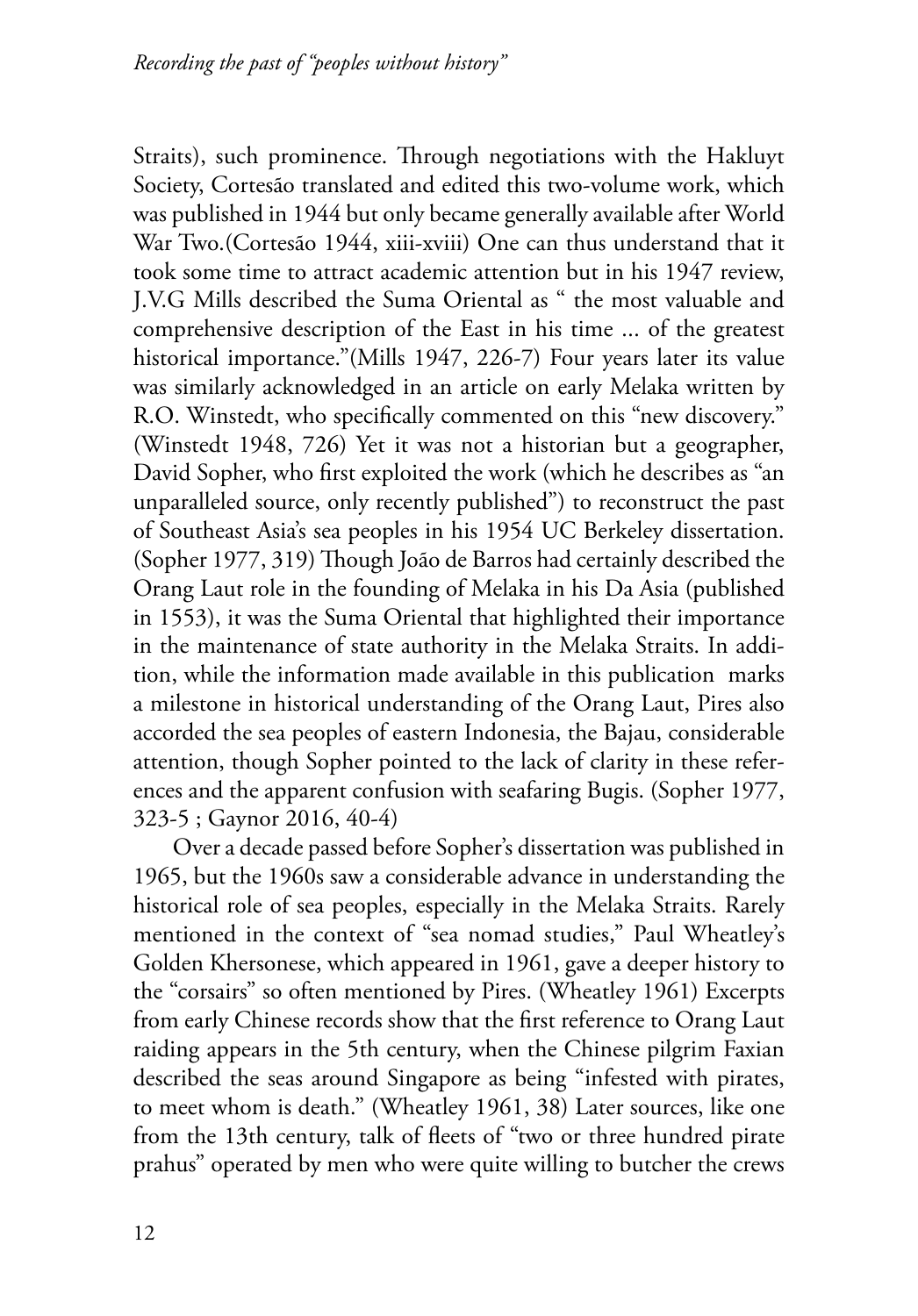of ships they had pillaged. (Wheatley 1961, 82) Understandably, Chinese observers did not realize that these "pirates" were working in tandem with land-based overlords in a mutually beneficial arrangement by which booty was shared and sea-lanes monitored. Their ability to supply the marine products in such demand on the internal market was also a key element if any ambitious harbor chief wished to lure overseas traders, especially those from China. The emergence of Srivijaya on the east coast of Sumatra is dated to the 7th century and because of their dual role as reliable collectors and loyal guardians, the Orang Laut became, as Wolters put it, "the Maharaja's maritime subjects par excellence."(Wolters 1970, 9-10)

By the time the entrepôt of Melaka was established, sometime before 1403, the pattern of partnership between Orang Laut and coastal rulers was well established. Because of their relatively large numbers and maritime skills, the Orang Laut were an essential ally for Melaka's kings and their cargoes of sea products were vitally important in attracting the traders who provided the town with so much revenue. (Cortesão 1944, 233; 467) They patrolled the seas to warn of impending danger, to bring traders to port and to harass the shipping of Melaka's rivals. According to Pires, the first ruler of Melaka had ennobled a number of Orang Laut leaders, from whom "all the mandarins" [fidallguos, nobles] of the Melaka area were descended. (Cortesão 1944, 233-8; 469 ; Andaya 2006, 194-198) The position of Laksamana, head of the fleets, may well have been given to men with Orang Laut connections. (Andaya 2006, 196) Under such leadership, sea-going communities acted as an arm of the state, their skills harnessed to make approved attacks on trade vessels and deliver captured cargoes, or a percentage of these cargoes, to the center. When Europeans reached the region in the 16th century, they described the latter practice as "piracy," although it was little different from Portuguese and Dutch attacks on the shipping of rival nations or indigenous vessels, regarded by most Europeans as a permissible commercial venture even when no war had been declared. (Borschberg 2002,59-72) Nineteenth-century appreciation of this long-standing practice was provided in Nicholas Tarling's Piracy and Politics in the Malay World, which appeared two years after the publication of Golden Khersonese. (Tarling 1963) Though written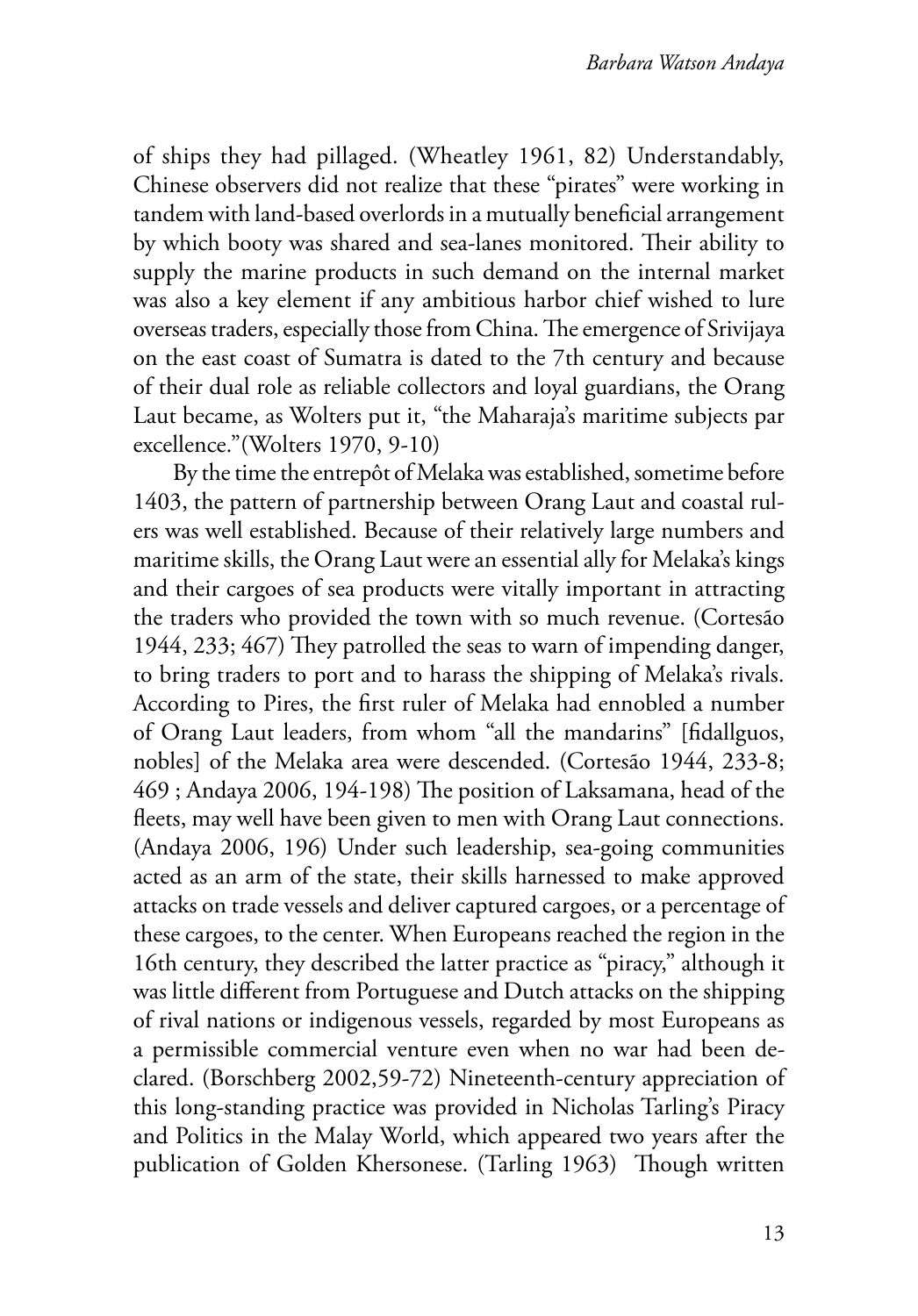primarily from a British perspective and although the relevant Dutch archives were not tapped, Piracy and Politics collated evidence showing that the collaboration between "pirates" and their overlords on land was a mutually beneficial and centuries-old arrangement. Since booty and captured crews were shared, piracy became incorporated into the government structure and was "intrinsic" to state revenue. (Anderson 1997, 87-105) This context helps explain the well-known response of Singapore's Sultan Hussain to Stamford Raffles: "Piracy is our birthright, and thus brings no disgrace" (Merompak itu sudah pusakanya. Sebab itu tiada menjadi 'aib). (Sweeney 2006, 385)

Meanwhile, in the Netherlands, the Suma Oriental had attracted the attention of the Dutch archivist, Mrs. M.A.P. Meilink-Roeloefz, and her dissertation, translated into English, was defended as a published book at the University of Amsterdam in 1962. Though, as the title indicated, it was essentially a history of trade, Meilink said that she was "inspired" by the writings of Van Leur and Schrieke and she certainly made reference to the "seafaring people" described by Pires. (Meilink-Roelofsz 1962) From a historiographical viewpoint, it is intriguing that her book coincided with the publication of Benda's article because he had specifically noted "the vast archival resources" regarding the operations of the Dutch East India Company, reminding readers that they were both accessible but still largely unexplored. In particular, he stated, "the records of the 17th and 18th centuries should in the years to come yield increasingly solid source materials." (Benda 1962, 126) With regard to the historiography of sea peoples, his words proved prophetic. Although Dr. Meilink had used VOC sources extensively to reconstruct patterns of early trade, there had been little interest in what we now term the "early modern period," in part because historians were preoccupied with nationalism and the creation of independent states. However, the call to focus on sub regions did not go unanswered. Five years after Sopher's study appeared in print, Leonard Andaya, a student of O.W. Wolters, began research on his thesis. His study of the kingdom of Johor in the 17th and 18th centuries, linking the information provided by Pires and other early writers with VOC documentation and Malay texts, detailed not only the economic importance of the Orang Laut as collectors of sea products but also their close relationship to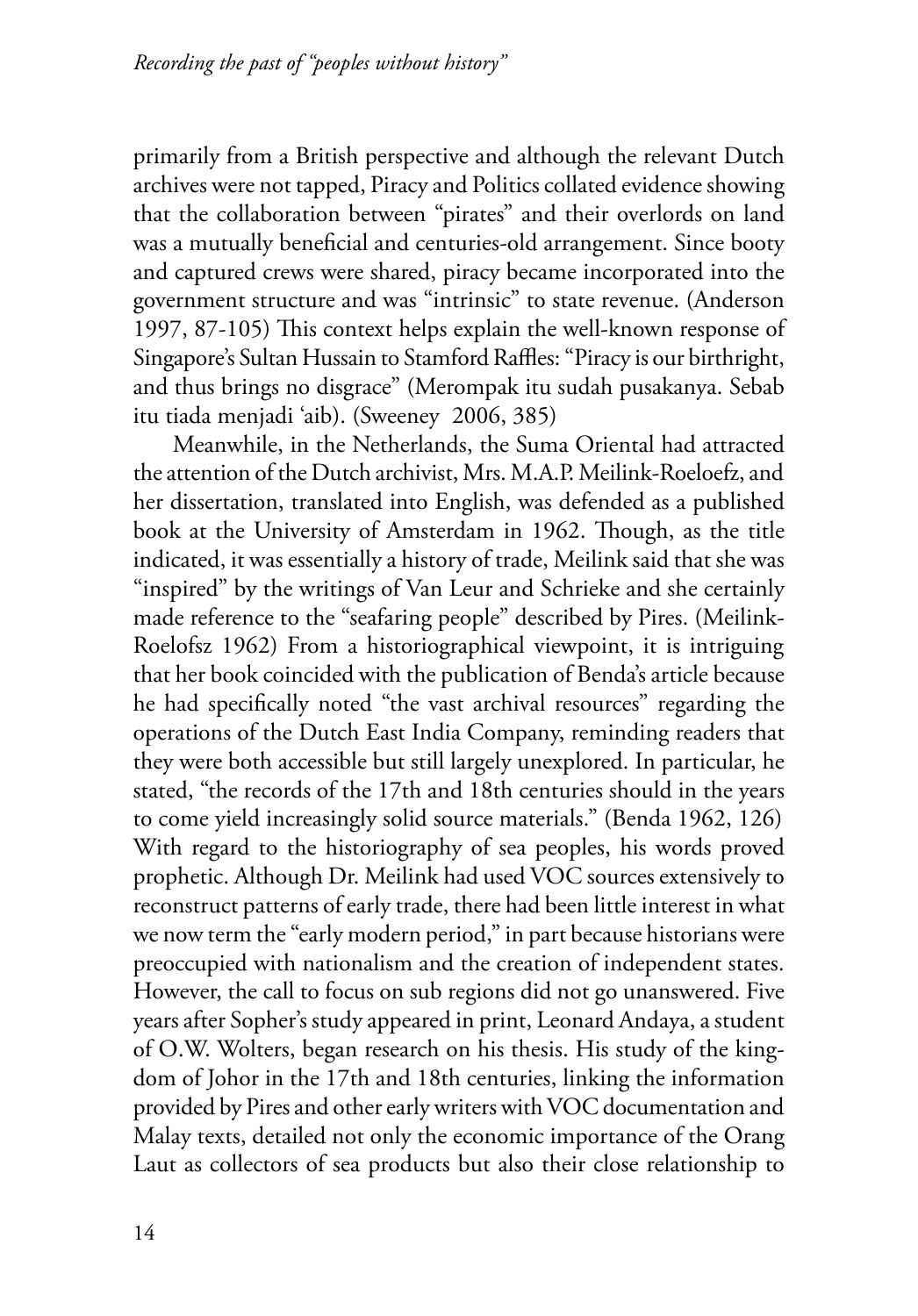Melaka's dynastic line. (Andaya 1975) In subsequent years a number of other studies of specific areas along the Straits provided additional information about the relations between ruling houses and the Orang Laut and their changing fortunes in the Straits of Melaka.(Andaya 1993 ; Barnard 2003 ; 2013 ; Mozaffari-Falarti 2013 ; Andaya 2006) They reaffirmed not only that the Orang Laut were key components of economic and political structures (for instance, in Siak, Kedah, Jambi and Palembang), but that their raiding was normally carried out in collaboration with authorities on the land. Although a strong state could call on loyal Orang Laut to bring to book any of their fellows who attempted to branch out with independent sea-raiding activities, they could easily drift away if the center failed to provide the expected rewards or if traditional fidelities were somehow severed. Indeed, following the murder of the Johor ruler in 1699 and the accession of a new regime, many Orang Laut opted to place themselves under the rulers of Perak or Palembang. (Andaya 1993, 126) Yet ties of allegiance could often overcome economic disadvantage. In the early 18th century, as Jambi's fortunes declined, representatives of the new ruler of Johor tried to persuade Jambi Orang Laut to transfer their loyalty "asserting that they would be better off under Johor than they would be if they remained under their own ruler." Despite the parlous state of the Jambi economy, the Johor enticements were unsuccessful.(Andaya 2013)

From the 1970s references to the Orang Laut have become standard in all publications dealing with Southeast Asia's maritime history but scholars also began to investigate the changing connections between sea peoples and the state as European influence increased. In 1979 another student of Wolters, Carl Trocki, published a revised version of his Ph.D. thesis on the founding of the new state of Johor in the early 19th century. (Trocki 1979) Prince of Pirates provided a telling example of the ways in which an indigenous ruler responded to European pressure by settling Orang Laut on land in order to break their connections with "piracy." European aversion to nomadic life styles, especially when maritime borders were being carefully negotiated, was also evident in Borneo. James Warren is best known for his work on the Sulu zone but in an earlier study he explored the policies of the North Borneo Company, which were aimed at relocating the seafaring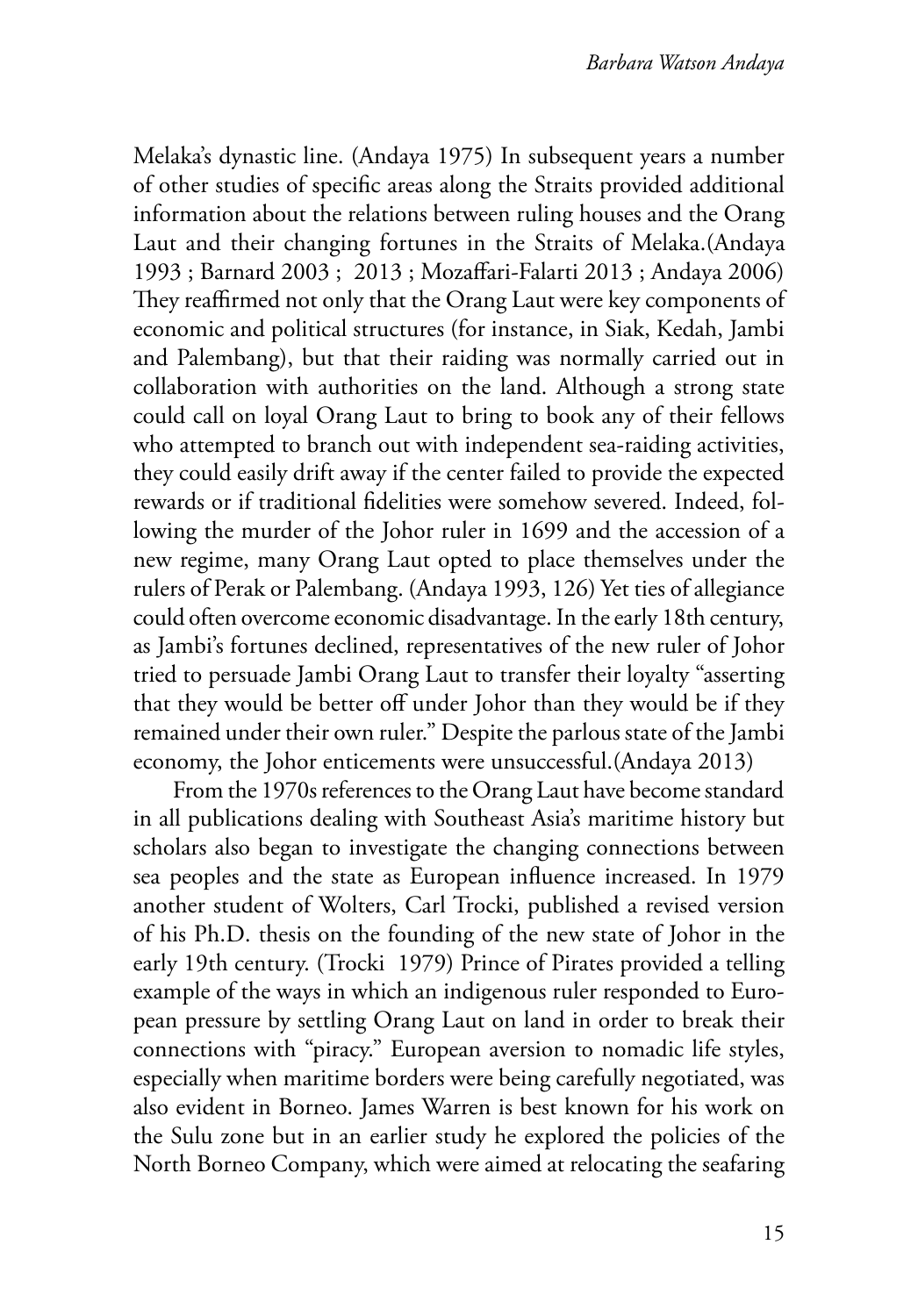Bajau and compelling them to become "law-abiding" subjects. Specific regulations regarding taxation, licensing and resettlement finally forced the Bajau community in these waters to settle on land and seek other forms of subsistence and thus brought about lasting changes in Bajau society. (Warren 1971)

The heavy reliance on European documentation, however, raised the question of access to local sources and the challenge of seeing events from an indigenous perspective. Even in 1964, when reviewing Tarling's Piracy and Policies, Michael Swift referred to what was then a "hot topic," the question of Euro-centrism, expressing regret that Tarling had not paid more attention to the pirates themselves. As a possible source, he mentioned the Tuhfat al-Nafis (The Precious Gift,) by Raja Ali Haji, which had been known to scholars since the late 19th century, but had been little used in historical research. (Swift 1971, 109-111 ; Matheson 1971, 375-392) Swift's point was well-taken, for this text supplies the most sustained information about the Orang Laut of the Riau-Lingga archipelagos. It shows that during the 17th century, and for much of the 18th, the Orang Laut were critical to the functioning of the Johor kingdom. In the opening pages the author, Raja Ali Haji, thus chose to invoke the legend of Badang, (Matheson and Andaya 1982, 13) an Orang Laut leader whose exploits had been recorded in earlier texts and whose strength was due to his supernatural powers. Mention of the rakyat laut, the sea people, recurs through the text, with references to their support during succession disputes and their role in patrolling the seas and as the first line of maritime defense. Although Orang Laut leaders were rewarded with titles and presented with gifts, Malay rulers at this time never sought to restrict their nomadic traditions or incorporate them into a formal court-based structure, and their relationship was based on a long history of reciprocity and mutual benefit. Put simply, the use of force over highly mobile people was not an option. There is no way that Orang Laut from islands like Siantan could have been compelled to render tribute to the Malay kingdom of Riau-Lingga, and their willingness to die in its defense during the Dutch attack of 1784 attests to a long history of beneficial interaction. (Matheson and Andaya 1982, 170 ; 219) A generation later, faced by a threatened Dutch attack on Riau, it is the sea people who are called together to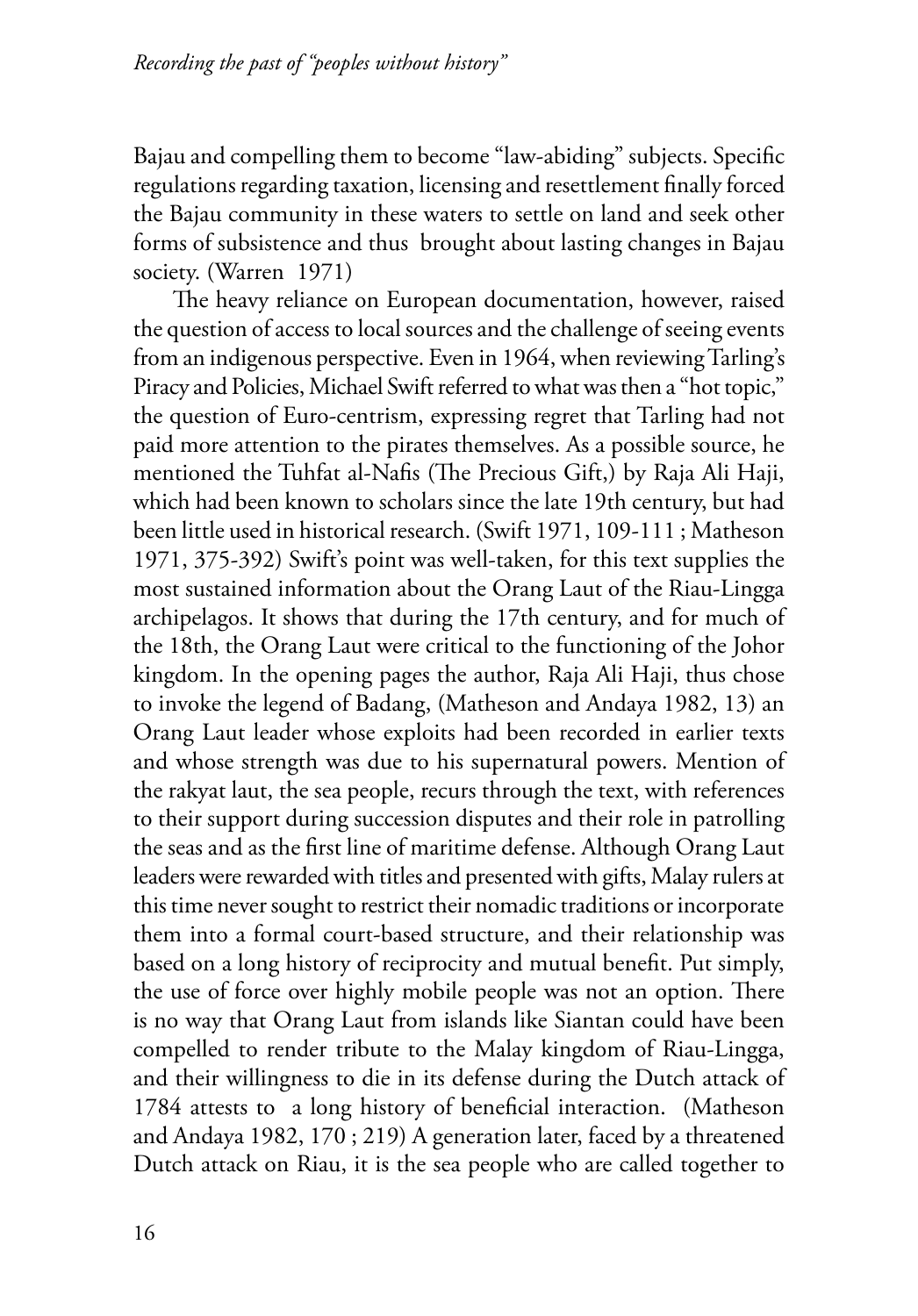prepare their ships and make ready their ammunition. (Matheson and Andaya 1982, 223)

It is equally evident that the European campaign to eliminate piracy could not have been accomplished without Orang Laut responsiveness to their overlord's commands. In 1823 a representative of the Sultan of Riau even went to Batavia with Orang Laut leaders so that they could confess their involvement to the Governor-General and make a formal promise to co-operate in combatting piracy. According to the Tuhfat, the root cause of continuing raiding in the Melaka Straits in the 1830s, was the presence of Ilanun raiders from the southern Philippines, "who were not Johor sea people but were of another race... This was the reason they dared to rebel against His Majesty." Those Orang Laut who joined the Ilanun had been coerced or lured by false promises of rewards. Furthermore, says Raja Ali Haji, their dispersal was not due to oppression by the state but to the harsh treatment inflicted by maverick princes and roving marauders. From his point of view, the land-based authority on Riau was a stern but fair overlord. On the island of Karimun (an Orang Laut stronghold), for instance, the new Riau-appointed head, Raja Abdullah, "brought together all the Karimun people who had been scattered far and wide. He paid the debts of all who owed money and ordered them to return to Karimun; ... for several months he spent money to re-assemble the people. Gradually they gathered, as he governed them justly." (Matheson and Andaya 1982, 219, 223, 243-4, 262-3, 269,286-7) Raja Ali Haji's sympathetic attitude to the Orang Laut was very different from that of Munsyi Abdullah, scribe to Stamford Raffles, who described them as dirty, superstitious, little better than animals. (Sweeney 2006, 36)

From the 1980s access to local material that included references to the sea people did progress as more texts became available through publications of original manuscripts, transliteration, translations and digitization, particularly by the Malay Concordance Project. Such texts provide insights that move beyond European stereotypes of shy family groups living on boats or piratical marauders. Noting the reference to sea peoples in the Kedah text, Syair Perang Maulana, Cyril Skinner remarked that the role of the Orang Laut in the history of Malay kingdoms "is only now coming to be recognized" (a point that had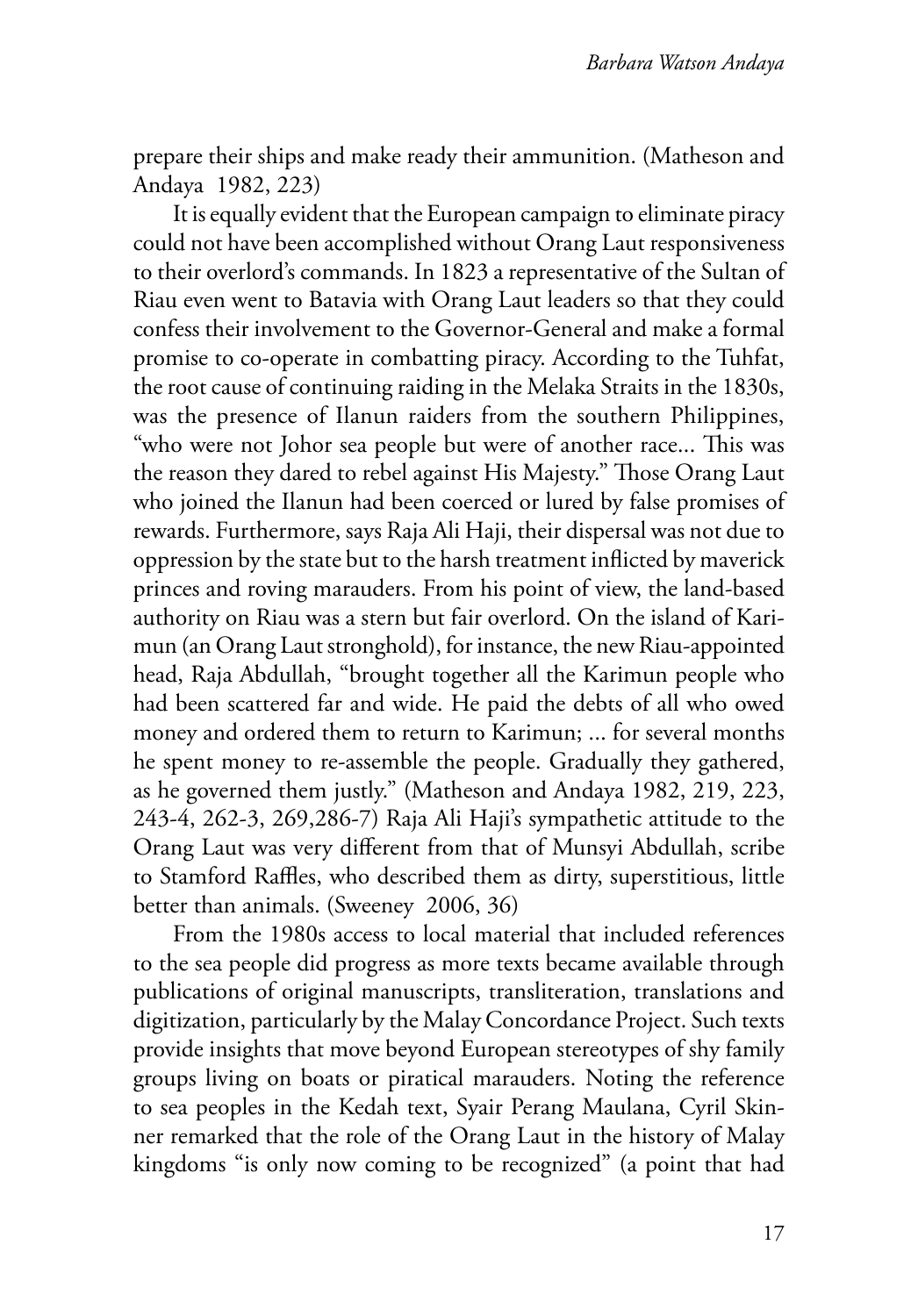been made even more forcibly in Leonard Andaya's article on "aquatic sea peoples," published the previous year).(Skinner 1985, 276 ; 284 ; Andaya 1984,34-51) The great Malay epic, Hikayat Hang Tuah, which probably originated in the 15th century, pays tribute to the role of the Orang Laut in defending Melaka, patrolling the seas, providing transport for the ruler and protecting Melaka's trade.( Andaya 2006, 193) Their role as fighters and warriors is celebrated in other works. The Syair Sultan Maulana, for instance, challenges 19th-century European stereotypes of the sea peoples who roamed the waters of the northern Melaka Straits and southern Thailand as timid and fearful. Here they are presented as fearsome warriors, who could be imagined as heirs to the "raksasas" or ogres of ancient legend. (Skinner 1985, 76 ; Luce 1965, 146 ; Rivers 2003, 101) Joining Thai forces to fight the Burmese, an Orang Laut captain and his crew are praised for their courage and skill in maritime reconnaissance; the same text notes that on another occasion the "smart" (terlalu cekap) Orang Laut captured three enemy Burmese. The poet, himself a participant in the campaign, does not hesitate to express his contempt for the Siamese (which the sea people would have shared), whose crews were happier when close to the familiar shore (sebelah darat ia berkenan). Indeed, the Siamese boats were so poorly equipped and the Siamese themselves deemed to be such poor sailors that "we were shamed to be in the same expedition."(Skinner 1985, 17; 101, 109, 169, 173, 185, 275)

While transcriptions and translations of Malay texts were becoming more available, anthropological investigation also moved rapidly ahead with research distinguished by field work among sea-dwellers themselves. A 1971 Ph.D. dissertation by Clifford Sather, for instance, picked up the story of resettlement in southeastern Sabah, showing how a sea nomad community was affected by the shift to the land and the social consequences of their adaptation to lives as commercial fishermen and wage laborers.(Sather 1971; 1977) In the southern Philippines H. Arlo Nimmo was similarly interested in investigating the kinds of changes that occurred when nomadic boat-dwelling people like the Sama Bajau moved to houses and embraced a more sedentary life. (Nimmo 1973, 334-345) However, despite a flurry of activity in the 1970s (a period described by Cynthia Chou as a "golden age for sea nomad studies"),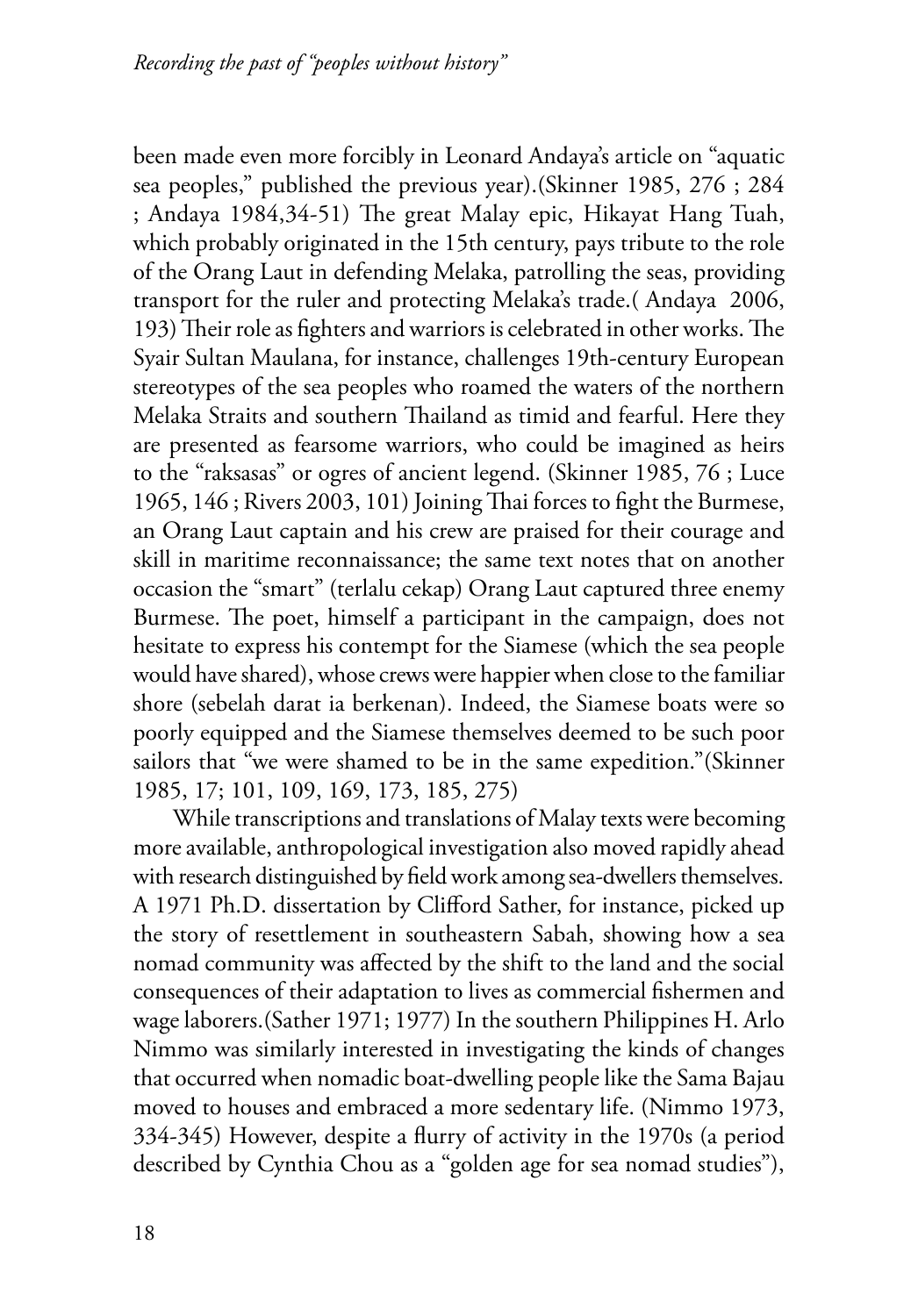the momentum was not easily maintained. (Chou 2010, 9 ; Pelras 1972, 133-68 ; Fox 1977,459-465) An overview of research on Southeast Asia's sea people compiled in 1995 by Lioba Lenhart and updated by Cynthia Chou in 2006 certainly acknowledged recent studies by anthropologists. (Lenhart 1995, 245-260) Nevertheless, Lenhart felt that fieldwork among maritime peoples was still "insufficient" and that there was little interaction among researchers themselves. Less than a decade later Cynthia Chou concluded that although the Bajau situation was somewhat better, field research on the Orang Laut was "dismal."(Chou 2003, 7) The point is made more clearly when we compare the published work on Malaysia's Orang Asli with that on the Orang Laut. While Lye Tuck Po recorded 1,715 publications and other documents on the Orang Asli produced between 1824 and 2001, a 2002 book on Tribal Communities in the Malay World contains twenty chapters, only three of which are on the Orang Laut. (Lye 2001 ; Benjamin and Chou 2002) It is not difficult to suggest some reasons. Cynthia Chou, for example, described the problems she faced when researching the Orang Suku Laut of Riau; there were no guides, language studies were completely absent and it was not easy to locate specific Orang Laut sites. (Chou 2009, vii) One can understand that functioning as a "participant observer" in a water and boat-oriented community is challenging for anthropologists, but there are also significant gaps in historical work. For example, although the material for the 19th century is plentiful (while mostly concerned with piracy), we know relatively little of how sea peoples fared under 20th-century colonial rule. One of the traditional duties of the Bajau was the transport of high officials as they moved along the coast, a duty that became part of their herendienst, or statuary labor, under the Dutch. Were they pleased or humiliated, one wonders, when Dutch officials elected to travel by motorboat? (Gaynor 2016, 159-60)

#### Historians, **comparisons** and contemporary conversations

Twenty years ago, in the revised edition of his 1982 book, O.W. Wolters reminded us that "comparative studies [are] the only justification for regional studies." (Wolters 1999, 235) In thinking beyond the three broad "categories" of sea peoples (Moken, Orang Laut and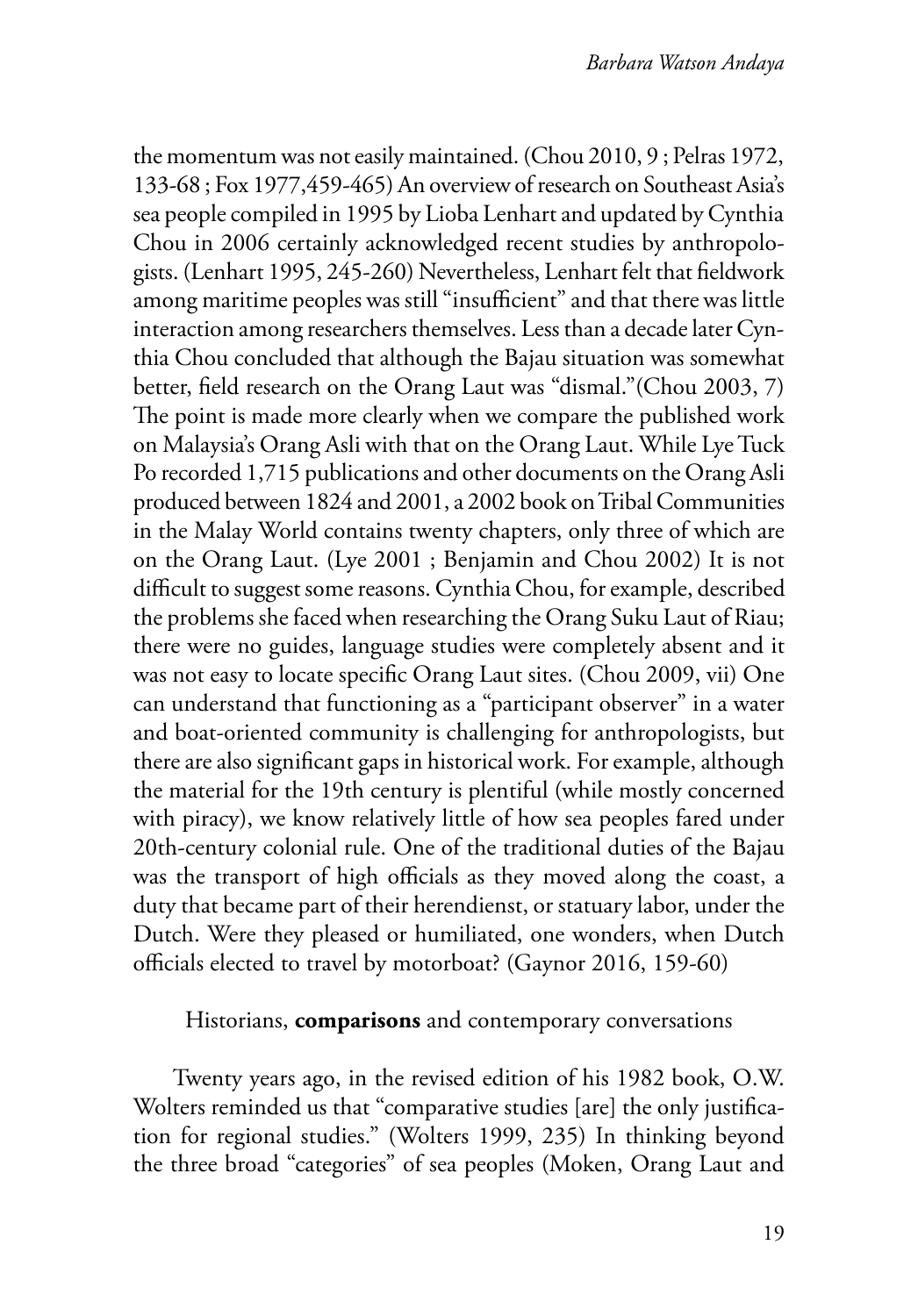Bajau), modern work has taught us the value of an interdisciplinary and comparative approach. Fresh approaches and a rethinking of accepted views can frequently result from drawing connections between sources that originate from different points in time, that are shaped by a specific cultural context or that reflect different academic backgrounds. By the same token, a comparative orientation can also point up the disciplinary silos that often impede interdisciplinary conversations. For example, in 1984 Leonard Andaya revisited the sources used by Sopher, looking particularly at the relationship between "aquatic populations" and coastal polities. (Andaya 1984 ; Hall, Ghosh, Gangopadhyay and Mukherjee 2018, 203-228) On the basis of this evidence, Andaya suggested that it was often the initiatives of sea-dwelling groups that helped transform otherwise minor settlements into thriving commercial hubs. The involvement of Orang Laut in the founding of Melaka is an obvious example but he also cited the case of a 19th-century Bone prince, Arung Baku, who was invited by the Sama-Bajau from the area of Kendari in eastern Sulawesi to settle among them because "he had a good reputation among the various [Sama-Bajau] tribes." Twenty boatloads of Sama-Bajau followed him, and Kendari rose to become an important trading center. (Andaya 1984 ; Vosmaer 1939, 132-33 ; Sopher 1977, 148 )

Because of the time and place of its publication (over three decades ago in a commemoration volume for the University of Malaya's history department), it was some time before the significance of Andaya's argument, subsequently developed more fully in his 2006 book, Leaves of the Same Tree, was noticed by anthropologists. (Andaya 2006, 173-201) Confirming the view that links between sea peoples and landed authorities were once very strong, two studies by ethno-historians deserve particular mention because they have combined contemporary fieldwork with documentary evidence from the pre-modern past. Jennifer Gaynor and Lance Nolde both worked closely with Dutch archival material but they also collected oral legends and lived and sailed with the Sama Bajau of Sulawesi. (Nolde 2014) They were assiduous in collecting orally transmitted and chanted Bajau memories contained in the poetic verse of kelong and iko-iko, only some of which have been transcribed. As one old woman told Nolde, "if you want to learn about past times you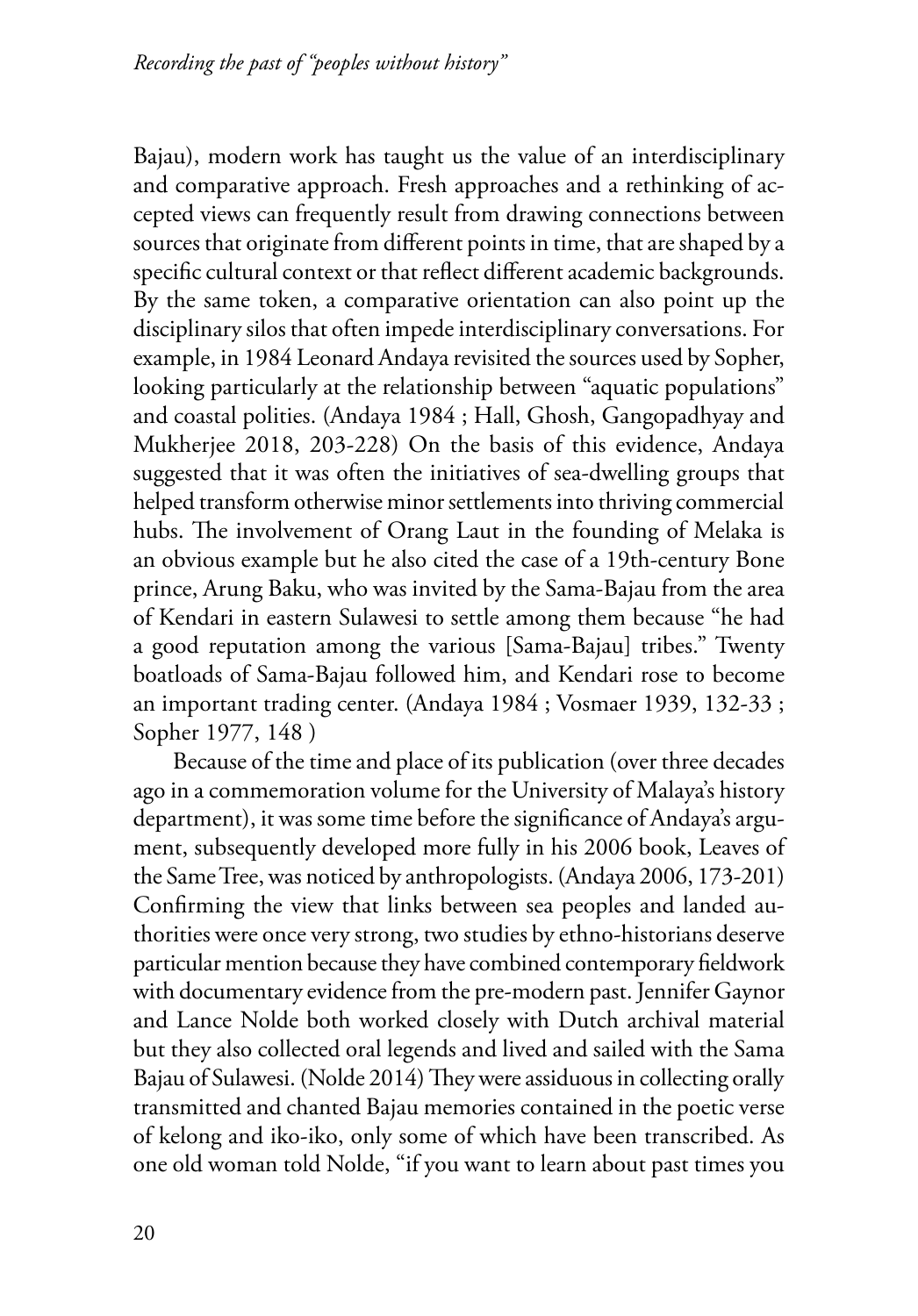must listen to iko-iko. That is Sama history." (Nolde 2014, 12; 17-18 ; Nuraini 2012, 141-66 ; Gaynor 2016, 126-7) They were able to find manuscript accounts, written in Makassarese, Dutch and Bugis, that had been preserved in archives or were in the possession of local families. (Gaynor 2016, 107-164 ; Nolde 2014, 12-42) Most importantly, they both affirm that, prior to the 20th century, the Sama Bajau not only played a key economic role but also maintained their links to the Makassarese and Bugis court hierarchies as the kingdom's "muscles and sinews." (Andaya 1984, 39 ; Nolde 2014) In a field where information is still "sparse and fragmented," this approach to historical research is a significant step forward. (Abels 2012, 14 ; Nuraini 2012, 141) An especially pleasing contribution to this conversation is the mediation of archaeologists. For instance, a recent article has concluded that seadwelling groups became intermediaries in facilitating the economies of trading states, and suggests that their mobility may have helped in the diffusion of aspects of material culture, such as decorated pottery styles. (Bellina, Favereau and Dussubieux 2019, 105) It is equally encouraging to see that historical findings are supported by the scientific analysis of genetic and linguistic data from various Bajau groups, whose genomic ancestry reveals a long history of miscegenation that enabled them to maintain their own culture even as they became part of a unique "maritime creolization. (Kusuma 2017, 1004–1010)

Any expansion of interdisciplinary conversations thus has the potential to raise new and intriguing questions that can stimulate further research. At the basic level, one might ask how it was that sea peoples developed the remarkable aquatic abilities marking them off from land dwellers. As early as the 12th century a Chinese account especially mentioned the "variety of wild men from near the sea which can dive in water without closing the eyes."(Hirth and Rockhill 1966, 62) In a similar vein, Munsyi Abdullah expressed his amazement at Orang Laut diving: "they jump into the sea like a fish and disappear from sight for half an hour. They then reappear, one or two hundred depa (around 360 meters) from where they jumped." (Sweeney 2006, 364) While the British engineer, John Thomson (1821-84), a man with considerable experience of Singapore waters, dismissed this description as an example of "oriental hyperbole," he acknowledged that the Orang Laut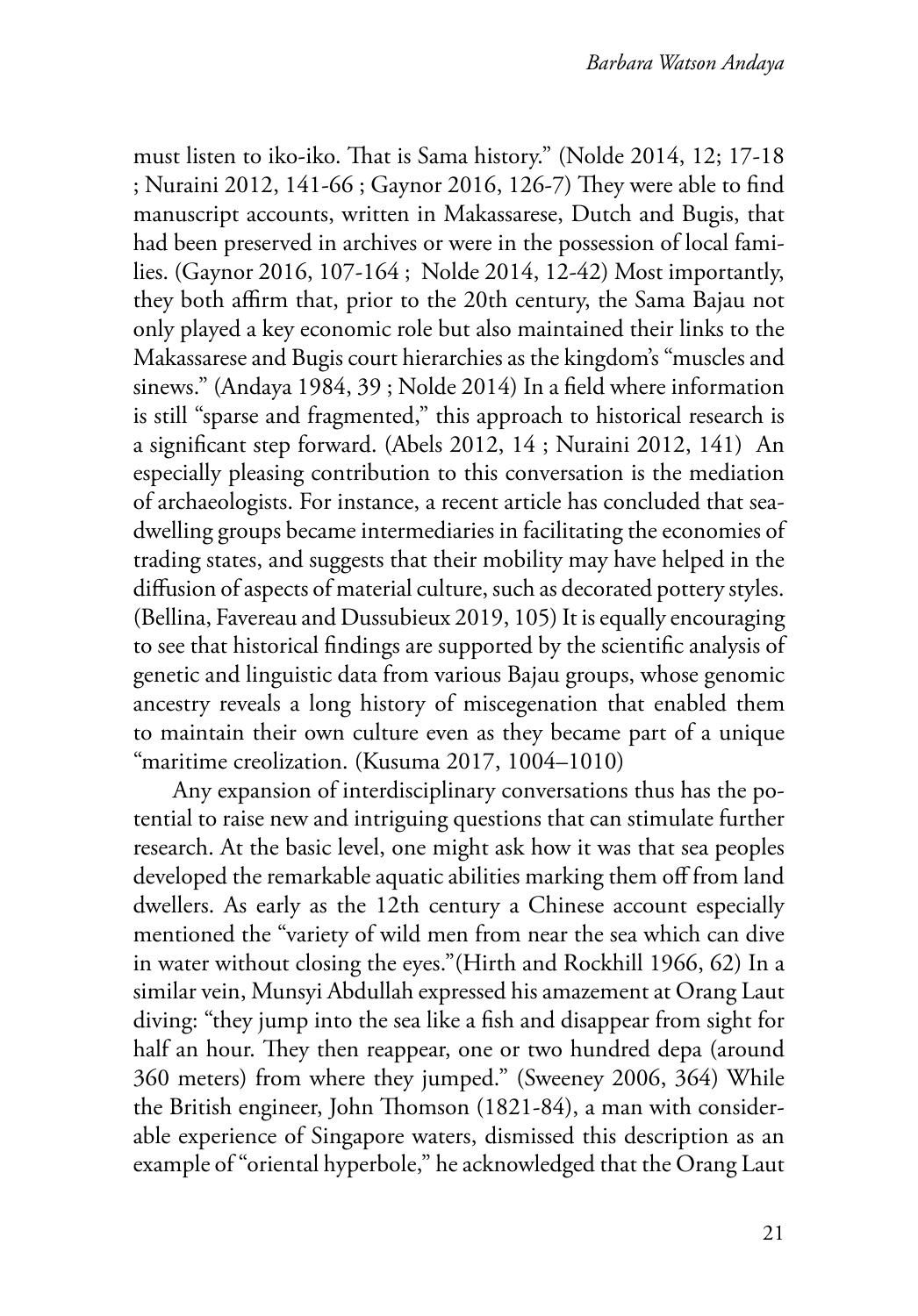were "expert divers." Fifty years later another observer was amazed to see the way in which the Moken ("splendid divers") could use a "corkscrew motion" of the hands and feet to descend to the ocean floor, which lay five fathoms below. (Thomson 1874, 105 ; White 1922, 171)

In contemporary times scientists are helping historians to better appreciate the acquired skills and biological adaptations that enabled sea peoples to function in their maritime environment. Anna Gislén from the University of Lund, who has been working with the Moken of southern Thailand for almost two decades, has supplied an explanation for the underwater vision that helped sea peoples collect the marine products that in past times were so desired on the international market. Her team has demonstrated that the visual acuity of Moken children is facilitated because their "terrestrial eyesight" is adjusted by maximally constricting the pupil, an acquired skill that can be "taught" to others. (Gislén et al. 2003, 833-36 ; Gislén et al. 2006, 3443-50) Likewise, international attention has been drawn to a research project headed by Melissa Ilardo, which has shown that natural selection among the Bajau (and presumably other sea peoples) has resulted in genetic variants that have increased the size of the spleen. This provides a larger reservoir of oxygenated red blood cells that allow "breath-holding" divers to remain under water for extended periods of time and reach depths of up to seventy meters. In consequence, the Bajau can spend about the same work time beneath the water as marine animals such as the sea otter. (Ilardo 2018, 569–580 , Ilardo 2018)

These projects, undertaken by specialists in the biological sciences, obviously pursue different lines of inquiry from their colleagues in the humanities or the social sciences. A further widening of crossdisciplinary and participatory conversations could involve the voices of sea peoples themselves as a means of conveying some sense of how they relate to the waterworld that is their home. For example, landdwellers have long been ambivalent about moving into the underwater environment and for many it remains a domain where innocent divers can be caught in a powerful downcurrent or fall victim to an unexpected attack by some predatory sea creature. (Andaya 2019) In tropical waters sharks were thought to pose a particular problem, moving the poet John Keats (ignorant of the practice of employing shark charmers) to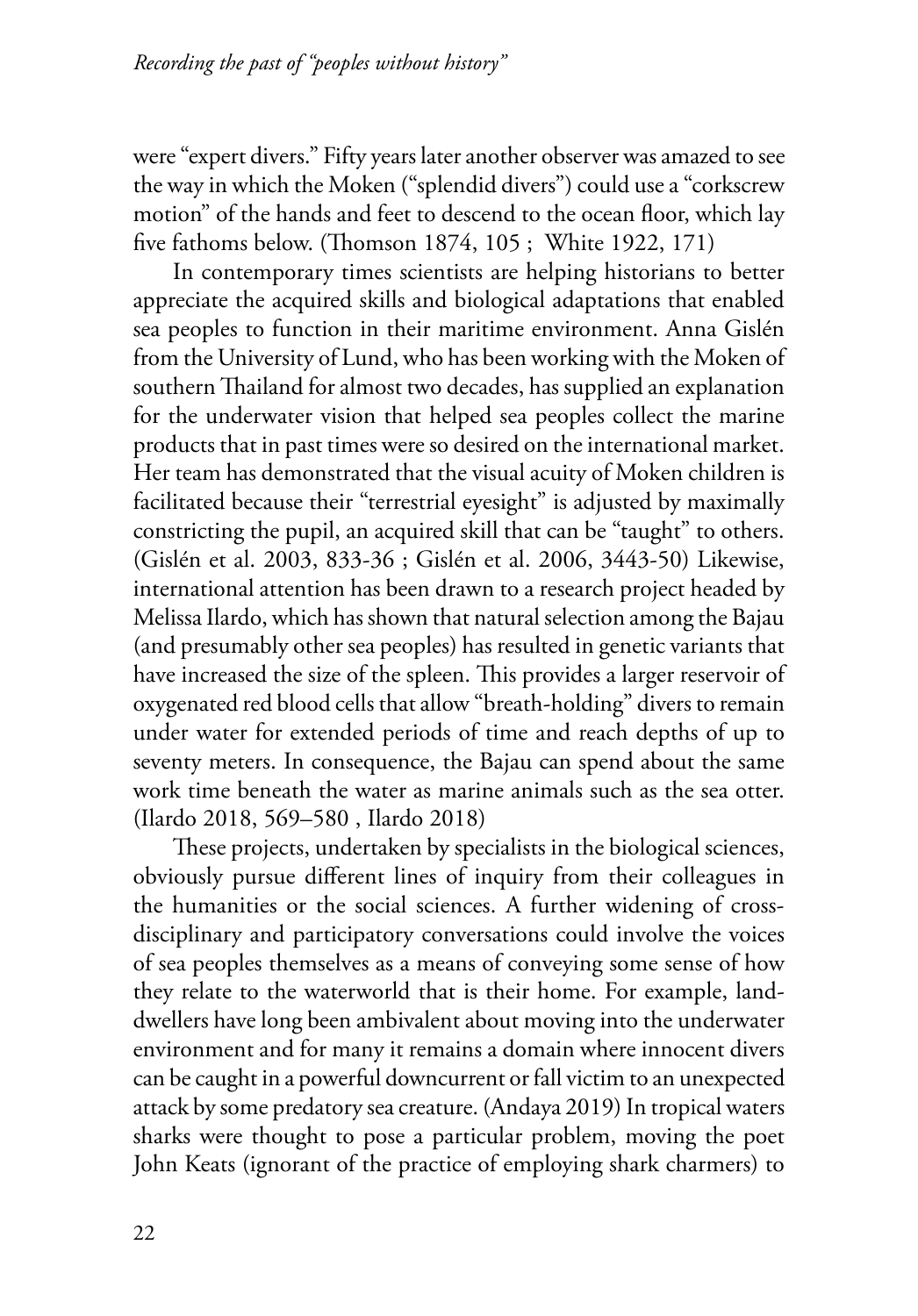lament the sacrifice of Ceylon divers, who in search of pearls held their breath and "went naked to the hungry shark." (Andaya 2019, 9) In the late 19th century, however, one Orang Laut was reported as saying that "We Orang Laut are not afraid of sharks. I have never known an Orang Laut to be taken by one, though our occupation leads us constantly into the water ... sharks are our brethren." (Thomson 1874, 112 ; Andaya 2019, 9) A special relationship with other marine creatures, which could include those hunted for food, is a feature of sea-oriented societies, where boundaries between human and marine animals dissolve and where the "shared personhoods" of hunter and prey may become one. (McNiven 2019, 215-30) As Andar (an Indonesian Bajau interviewed in a recent documentary) explained, every Bajau has an octopus twin. "People don't know which one is their animal twin, but if they spear an octopus and they suddenly fall ill, it means they have speared their twin and they need to perform a ritual." (Swazey and Colaciello 2018)

For the new field of sensory history, these cultural insights could suggest possibilities of exploring the relationship between the bodies of sea-peoples and the water in which they move so effortlessly. More than a hundred years ago, a description of "sea gypsies" contrasted the Filipino use of diving suits with the Moken preference to enter the water naked. This was attributed to the Moken reluctance to rely on other people, who lowered and hauled them up, and to their association of paralysis of the legs (the "bends") with wearing diving suits. (White 1922, 107) However, a modern observer might think differently. She or he might wonder, for example, whether the sensation of water enveloping and supporting the unclothed body, including areas that would be covered on land, infused the Moken diving experience with a feeling of freedom from the gravitational pull of landed existence. And, if so, they might ask how such feelings could be captured by academic wordsmiths. Is "a special sense of oceanic solitude and liberty" best conveyed to land dwellers through visual media, as Guillem Valle sought to do in his 2016 photographic exhibition, "Suspensa"? (Morgan 2019) But how would Bajau divers react to a journalist's commentary that relates the movement of their underwater bodies to their marginalization in national life? "Their poses are serene and balletic but the margins of the images are skirted by a sense of gloom, as the sea around the men fades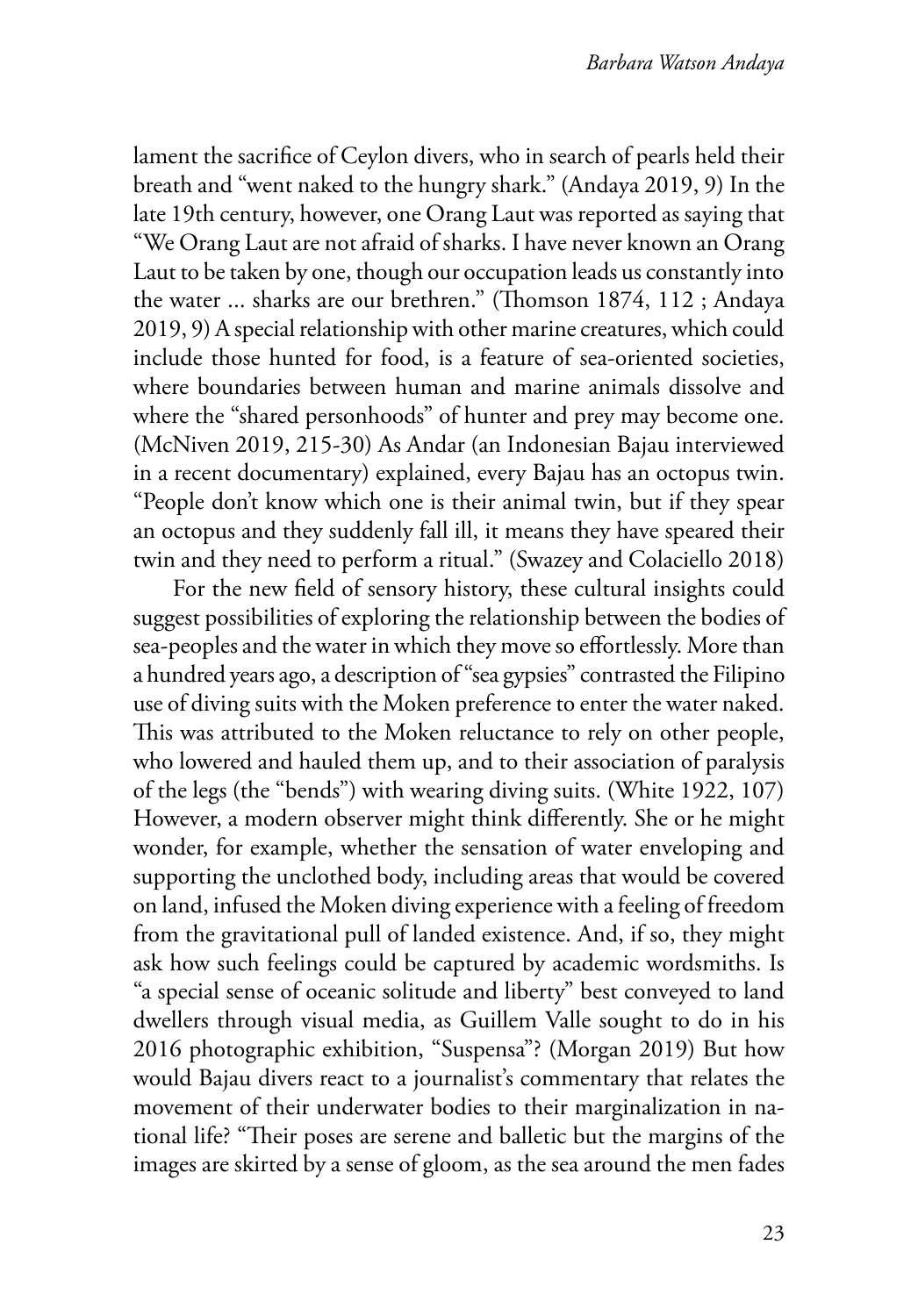to black. They appear suspended as though caught in a gel, a reflection of their precarious state of limbo as a people." (DenHoed 2016)

Because contemporary studies of marginalized groups often invoke the concept of an ethnic limbo—the reality of which sea peoples are well aware—the complex pathways by which changes in long-standing practices have been navigated merit particular attention. (Swazey and Colaciello 2018) Fast disappearing under the pressure of modernity and the influence of monotheistic religions, traditional beliefs, especially those associated with places controlled by powerful sea spirits, beg for further research. (Chou 2010,87-90 ; Ivanoff 2018,177-288) Yet a historian might point out that the adjustment of rituals and customs linked to the maritime environment, often modified by human intervention, has an extended past. Munsyi Abdullah, for instance, describes the offerings made by Orang Laut to the spirit (hantu) of Batu Kepala Todak, a rock shaped like the head of the swordfish that was linked to Singapore's legendary history. One wonders how Orang Laut reacted when this rock was "blown up" in 1843 to accommodate military quarters or, five years later, when another spiritually charged site, the Batu Belayar ("sailing stone") was destroyed to widen access to Singapore harbor.(Rivers 2003, 102-3)

The ramifications of technological change among sea peoples also call for continuing research. For example, Malay descriptions of Orang Laut boats with prows carved in the shape of an ogre (raksasa) or that resemble "a lad created by magic" have resonances with boat symbolism among the Moke but the comparative dimension, as in Sabah, shows how quickly the boat-building heritage can disappear. (Skinner 1985, 77-79 ; Ivanoff 1977 ; Ali and Kon Ling 2008, 33-49) In the 17th century the Orang Laut of the Melaka Straits were armed with poisoned daggers and spears made of wild palm that could be thrown so hard "that they can penetrate an iron breastplate and any shield no matter how sturdy they are." (Borschberg 2002, 79) To what extent does greater access to a monetized economy and the ability to simply purchase metal spearheads and nylon fishing lines undermine older beliefs that fishing gear is imbued with supernatural power? (Chou 1997, 621)

Connecting the past more forcibly with the present will help to historicize the processes of change as sea peoples are encircled by the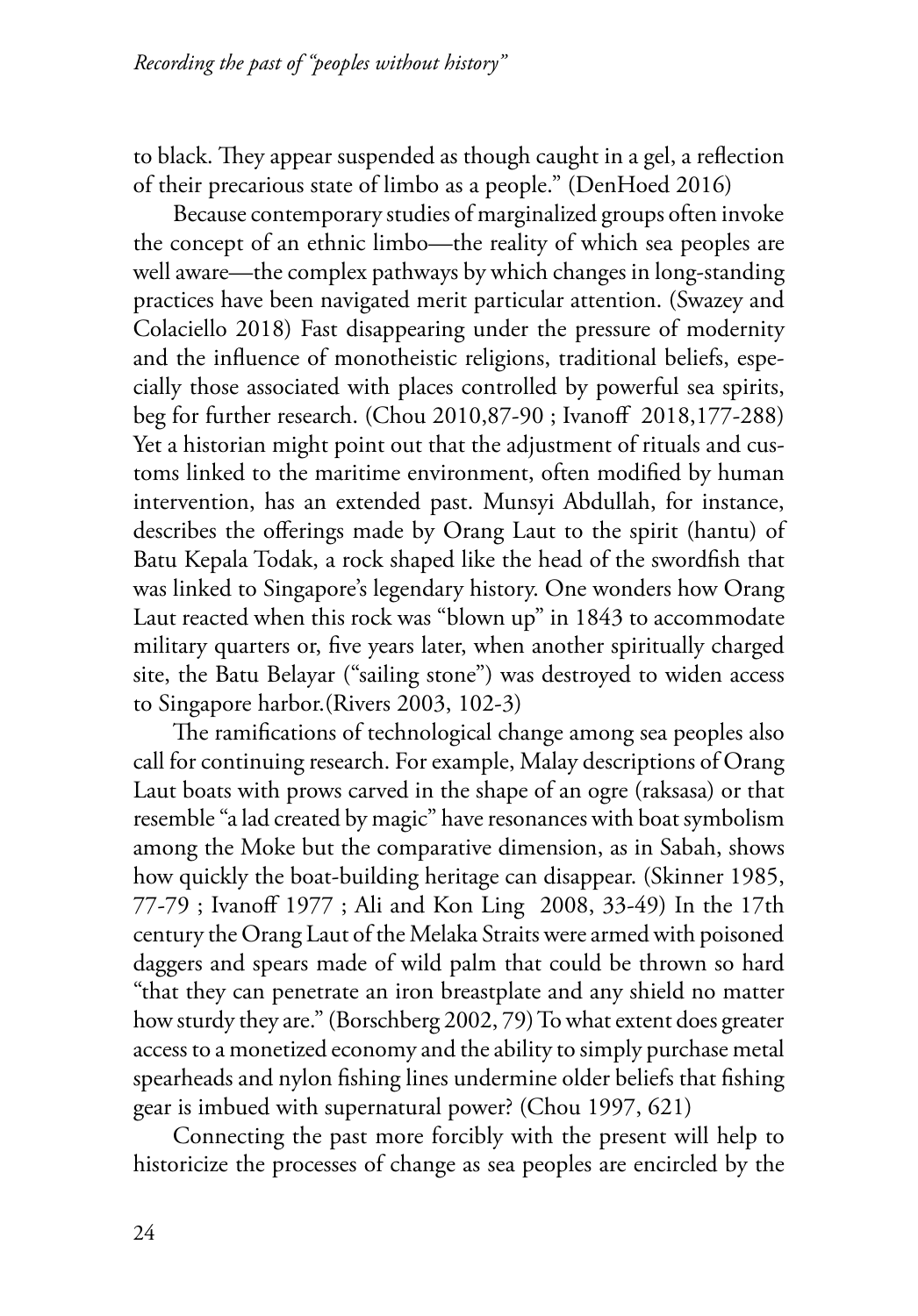nation state and must deal with the expectations of dominant cultures. A "documentary-like" film of Bajau produced in the southern Philippines seventy years ago may have used well-known actors in the primary roles and the script may have been in Tagalog, but it addressed Bajau grievances that remain relevant today, such as entitlement to the resources of the sea. (Toohey 2005, 281-312) In foregrounding Indonesian Bajau themselves, a recent documentary, "Our Land is the Sea" (Air Tanahku), directed by Kelli Swazey and Matt Colaciello, clearly articulates the sense of loss felt among the older generation in a Bajau community in eastern Indonesia. Widespread conversion to Islam, the prohibition or decay of many traditional rituals and the decline of a fishing economy have so separated modern Bajau from their descendants and so changed the relationship with the sea, that for some the very essence of "Bajauness" is disintegrating. (See above, fn. 88)

A key element in this cultural change is the extent to which the adoption of "modern" influences has affected the aural and oral legacy. In a presentation at Monash University in January 2015, for instance, Cynthia Chou noted that "music" among the Orang Laut now typically refers to Western-style contemporary songs (lagu pop) and hymns (lagu gereja). (Chou 2019) Bajau knowledge of the chanted iko-iko is similarly declining as the older generation passes and as a new generation relegates such performances to a "non-modern" and thus less desirable category. (Nuraini 2012, 163) Yet change itself is opening up new avenues for research. Certainly, opportunities to examine the particular skills and practices associated with sea-dwellers are receding as a more sedentary lifestyle and religious conversion takes hold. Nonetheless, in the 21st century the potential to locate obscure written material, record oral memories and visually capture experiences of the present are greater than ever before. Even more importantly, researchers are now able to partner with sea peoples and share their joint findings with international colleagues and the general public in ways that were never previously possible. (Shapiro 2015, 26-28)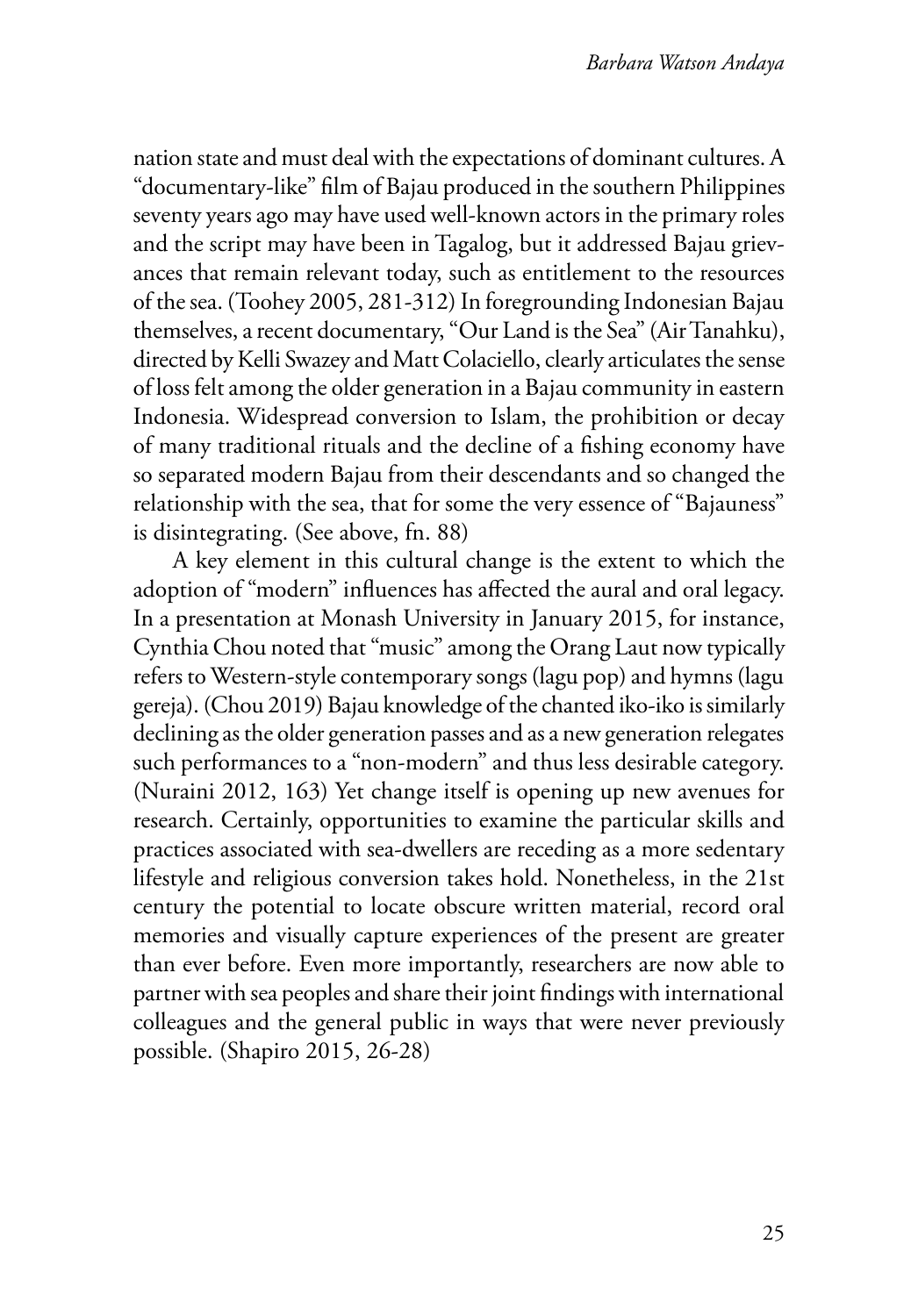#### **Conclusion**

For some anthropologists working in maritime areas, the notion of a "watery Zomia" has been appealing because it projected a past in which sea peoples had deliberately chosen to avoid interaction with the state and had carved out their own independent niches free of state demands or surveillance. Like their counterparts working on "marginal" people in mainland Southeast Asia, contemporary research has tended to focus on the tightening hold of national governments, especially the pressure to abandon a nomadic existence and settle on land. This essay, however, began with a historical perspective. Rather than juxtaposing a depressing present with a past when boat dwellers deliberately distanced themselves from land-based authorities, it has reiterated the findings of historians who have argued for long-standing reciprocal connections. The deterioration of these connections was due to the declining value of sea peoples in collaborative roles as collectors of marine produce, guardians of sea lanes and knowledgeable pilots. Concerned to reinforce national boundaries and to "know" who can be claimed as citizens, the independent states of Southeast Asia have become increasingly intrusive. "Sea nomadism" is now a misnomer as a sedentary existence becomes the norm. In the 21st century, it is said, there are almost no "true Zomians" left in Southeast Asian waters. (Bourdier, Boutry, Ivanhoff and Ferrari 2015, 105) While the descendants of maritime wanderers still live physically close to the sea and maintain a sea-oriented livelihood, questions must be posed about the ways in which future generations will relate to the sea environment.

At the same time, it is worth remembering that change itself is an important part of the historical experience of any community. Cynthia Chou, rather than deploring the Orang Laut preference for lagu gereja, has thus argued that the acceptance of these new artistic forms can be regarded as "sonic bridges" to ideas of modernity. (Chou 2019) A historian of Southeast Asia might also add that in this new present the networks of land-sea connections that have always been part of the maritime environment have been energized by the advent of the cheap cellphone and the unprecedented possibilities of generating ever-growing communities of cultural and economic interaction. In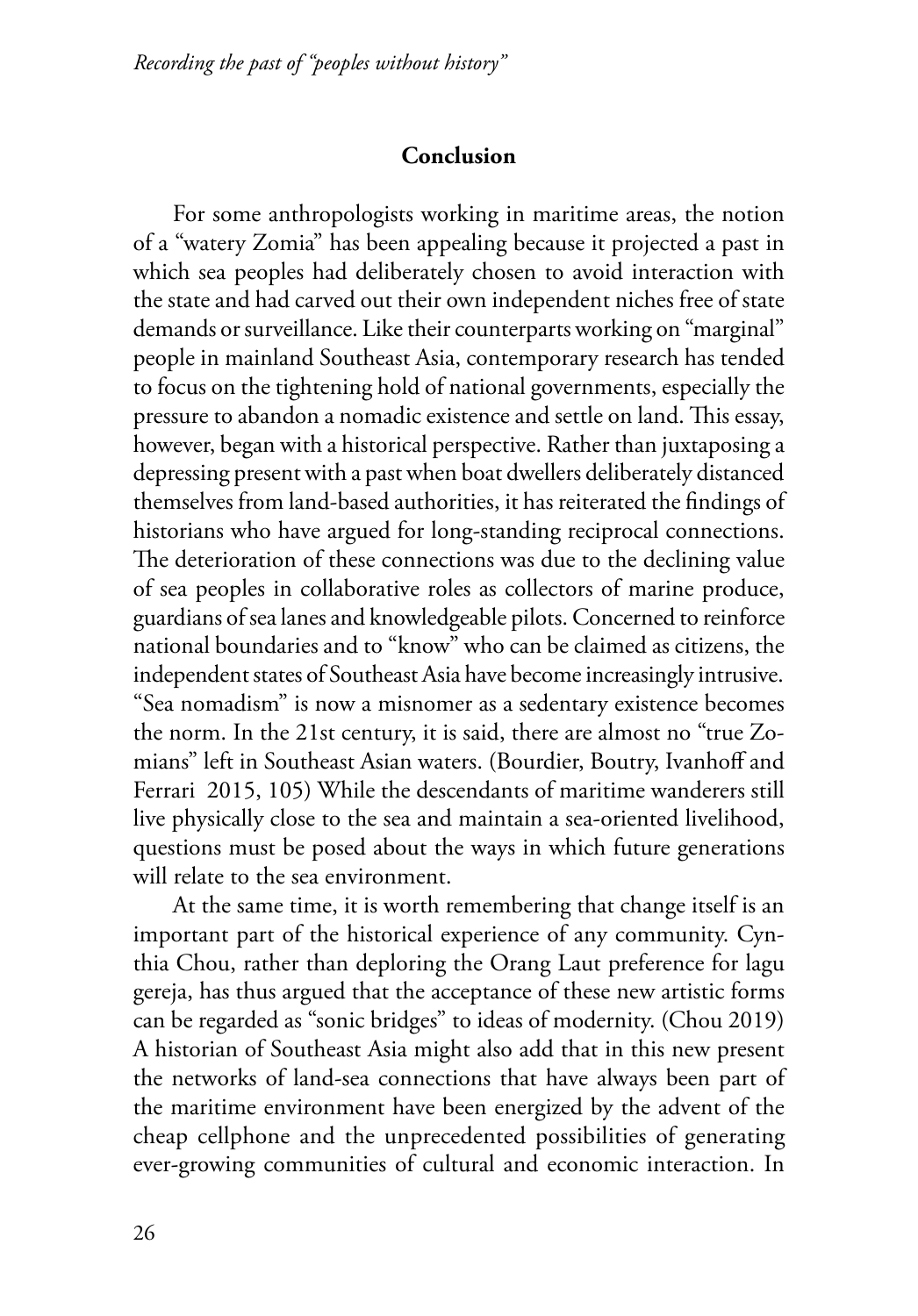other words, the study of change is valuable in itself. If researchers are to seize the historical moment and advance the field further, they need to exploit the international connections that technology now makes available and break out of disciplinary confines so that the past can be more effectively linked to the present. Yet any call to action also carries a caveat. Although comparative work will undoubtedly reveal unexpected data, any attempt at regional generalizations should be based on case studies. Only thus can that we appreciate the similarities and the differences in adaptation to specific "watery" environmental contexts and, in so doing, provide the sea peoples of Southeast Asia with an historical agency that they often appear to lack. One can only end with Chou's telling comment: "Even though great strides have been made ... much more research is required." (Chou 2010, 10)

## *References*

- Ali Haji Ibn Ahmad, Raja. 1982. *The Precious Gift (Tuhfat al-Nafis)*. Translated by Virginia Matheson and Barbara Watson Andaya. Kuala Lumpur: Oxford University Press.
- Ali, Ismail and Jane Wong Kon Ling. 2008. "The winged boat of the Sea Bajau in Sabah." *Journal of the Malaysian Branch of the Royal Asiatic Society* 81(1): 33-49.
- Abels, Briget. 2012. "Introduction." In *Oceans of Sound: Sama Dilaut Performing Arts,* edited by Birgit Abels, Hanafi Hussin and Matthew Santamaria, 14 .Olms: Hildesheim.
- Andaya, Barbara Watson, and Leonard Y Andaya. 2014. *A History of Early Modern Southeast Asia, 1400-1830*. Cambridge: Cambridge University Press.
- Andaya, Barbara Watson. 1993. *To Live as Brothers: Southeast Sumatra in the Seventeenth and Eighteenth Centuries.* Honolulu: University of Hawai'i Press.
- Andaya, Barbara Watson. 2013. "Report of three residents of Jambi about the threat of Johorese war vessels in the Batang Hari River, 11 September 1714." Accessed May 17, 2019. Arsip Nasional Republik Indonesia, https://sejarah-nusantara.anri.go.id/media/dasadefined/HartaKarunArticles/HK010/Doc\_10\_Eng.pdf.
- Andaya, Barbara Watson. 2019. *The Mysterious Ocean: Underwater Kingdoms, Sea Creatures, and Saintly Miracles in Early Modern Southeast Asia and Europe*. NSC Working Paper No. 31.Singapore: ISEAS–Yusof Ishak Institute.
- Andaya, Leonard Y.1984."Historical links between the aquatic populations and the coastal peoples of the Malay World and Celebes." In *Historia: Essays in Commemoration of the 25th Anniversary of the Department of History,*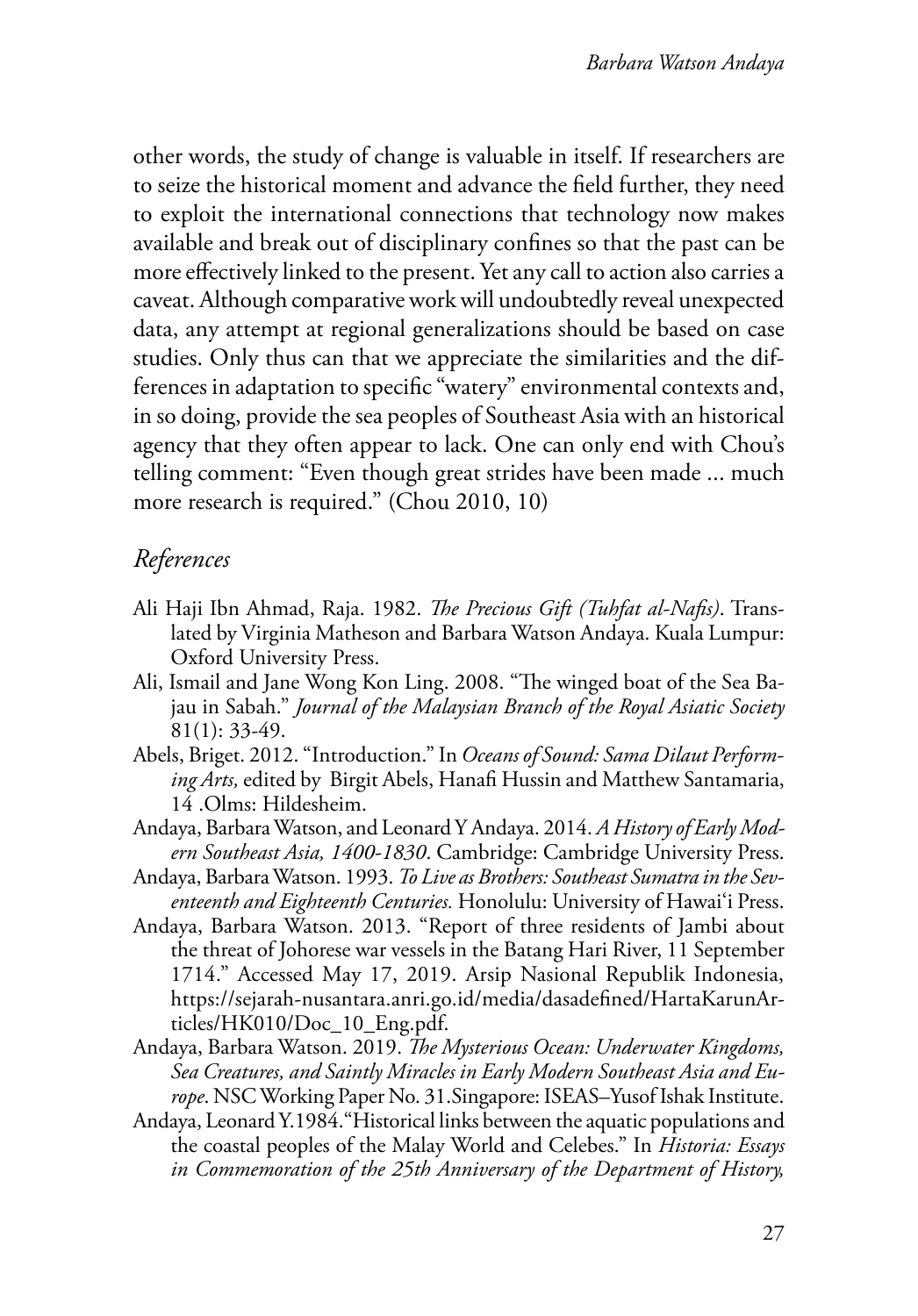*University of Malaya,* edited by Muhammad Abu Bakar et al., 34-51. Kuala Lumpur: The Malaysian Historical Society.

- Andaya, Leonard Y. 2006. *Leaves of the Same Tree; Trade and Ethnicity in the Straits of Melaka.* Honolulu: University of Hawai'i Press.
- Andaya, Leonard Y. 1975. *The Kingdom of Johor, 1641-1728.* Kuala Lumpur: Oxford University Press.
- Anderson, J. L. 1997. "Piracy in the Eastern Seas, 1750-1850: Some economic implications." In *Pirates and Privateers: New Perspectives on the War on Trade in the Eighteenth and Nineteenth Centuries,* edited by David J. Starkey, E.S. van Eyck van Heslinga and J.A. de Moor, ppp. Exeter: University of Exeter Press.
- Barnard, Timothy. 2003. *Multiple Centres of Authority: Society and the Environment in Siak and Eastern Sumatra, 1674-1827*. Leiden: KITLV
- Bellina, Bérénice, Aude Favereau and Laure Dussubieux. 2019. "Southeast Asian early maritime Silk Road trading polities' hinterland and the sea nomads of the Isthmus of Kra." *Journal of Anthropoligical Archaeology*  54: 102-120.
- Benda, Harry. 1962. "The Structure of Southeast Asian History: Some Preliminary Observations." *Journal of Southeast Asian History* 3(1): 106
- Benjamin, Geoffrey, and Cynthia Chou, eds. 2002. *Tribal Communities in the Malay World.* Singapore: ISEAS.
- Borschberg, Peter.,ed. and Roopanjli Roy, trans. 2014. *The Memoirs and Memorials of Jacques de Coutre: Security, Trade and Society in 16th- and 17th-century Southeast Asia.* Singapore: NUS Press.
- Borschberg, Peter. 2002. "The seizure of the Santa António at Patani. VOC free booting, the Estado da Índia and peninsular politics, 1602-1619." *Journal of the Siam Society* 90, 1-2: 59-72
- Bourdier, Frédéric, Maxime Boutry, Jacques Ivanhoff and Olivier Ferrari. 2015. *From Padi States to Commercial States: Reflections on Identity and the Social Construction of Space in the Borderlands of Cambodia, Vietnam, Thailand and Myanmar.* Amsterdam: Amsterdam University Press.
- Chou, Cynthia. 2019. "The sound of music and the Orang Suku Laut in the Riau Islands today." In *Performing the Arts of Indonesia: Malay Identity and Politics in the Music, Dance and Theatre of the Riau islands*, edited by Margaret Kartomi, 58-76. Copenhagen: NIAS Press.
- Chou, Cynthia. 2003. *Indonesian Sea Nomads. Money, Magic and Fear of the Orang Suku Laut*. London: Routledge-Curzon.
- Chou, Cynthia. 2006. "Research trends on Southeast Asian sea nomads." *Kyoto Review of Southeast Asia* 7:246.
- Chou, Cynthia. 2010. *The Orang Suku Laut of Riau, Indonesia: The Inalienable Gift of Territory*. London and New York: Routledge.
- Chou, Cynthia and Margaret Kartomi. 2019. "Sounds of the 'People of the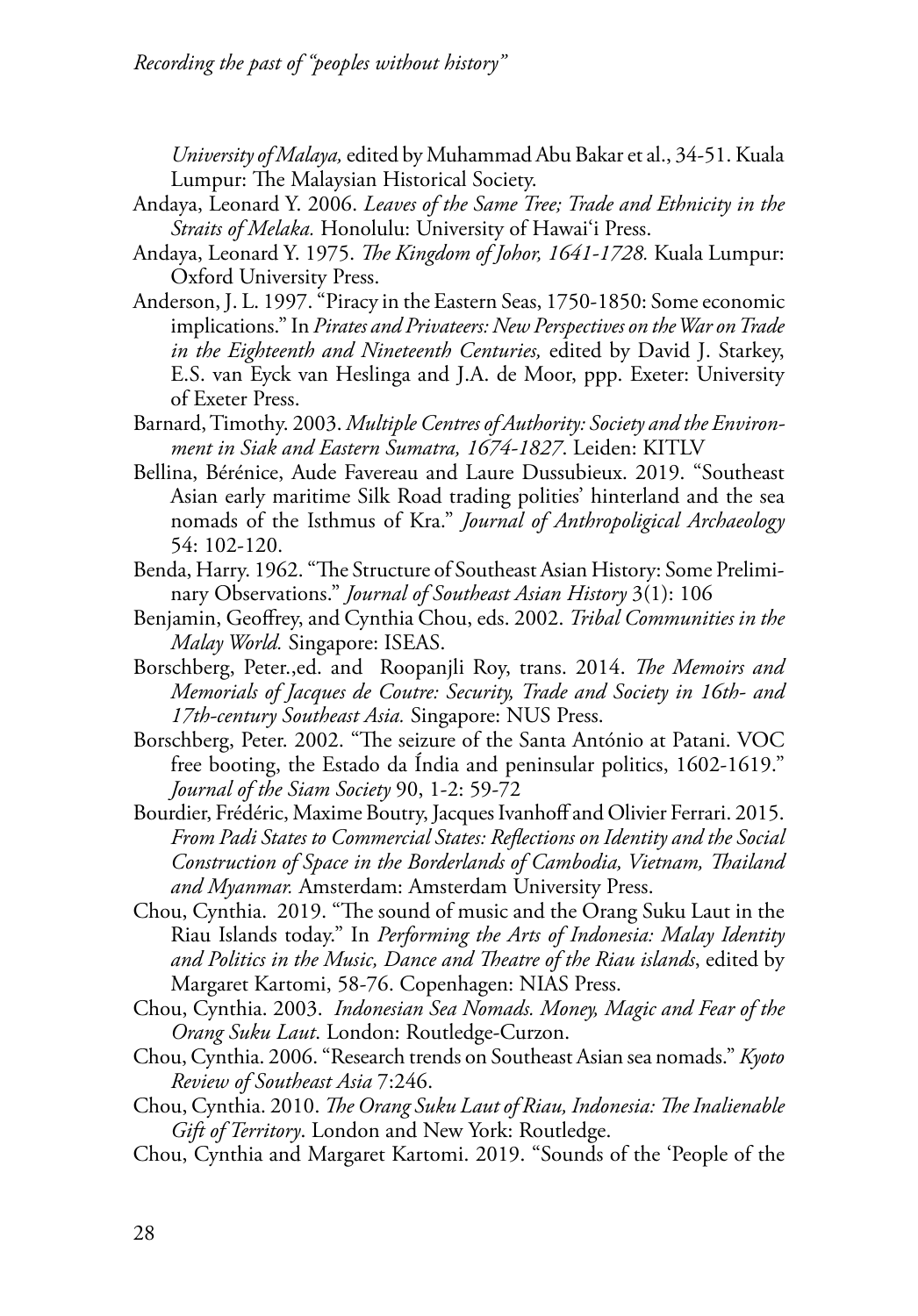Sea': From the former Riau-Lingga Sultanate to today's Riau Islands' province" In Hearing Southeast Asia: Sounds of Hierarchy and Power in Context, edited by Nathan Porath. Forthcoming, Copenhagen: NIAS Press.

- Combes, Francisco S. J. [1903]. The Natives of the southern Islands, *In The Philippine Islands, 1493-1898,* edited & translated by Emma Blair and James Alexander Robertson,103-5 Cleveland: A. H. Clark.
- Cortesão, Armando.,ed. 1944. *The Suma Oriental of Tomé Pires.* 1 vols. London : The Hakluyt Society.
- Duncan, Christopher R. ed., 2004. *Civilizing the Margins: Southeast Asian Government Policies for the Development of Minorities.* Ithaca and London: Cornell University Press.
- Mozaffari-Falarti, Maziar. 2013. *Malay Kingship in Kedah: Religion Trade and Society.* New York: Lexington Books.
- Forrest, Thomas. 1779. *A Voyage to New Guinea and the Moluccas from Balambangan.* London: Scott.
- Fox, James J. 1977. "Notes on the southern voyages and settlements of the Sama-Bajau." *Bijdragen tot de Taal-, Land- en Volkenkunde* 133(4): 459- 465.
- Gaynor, Jennifer L. 2016. *Intertidal History, Submerged Genealogy and the Legacy of Coastal Capture in Island Southeast Asia*. Ithaca: Cornell Southeast Asia Program.
- Gislen, A., M. Dacke, R. H. Kroger, M. Abrahamsson, D. E. Nilsson, and E. J. Warrant. 2003. "Superior Underwater Vision in a Human Population of Sea Gypsies". *Current Biology* 13(10): 833-836.
- Gislén A, EJ Warrant, M Dacke, and RH Kröger. 2006. "Visual Training Improves Underwater Vision in Children." *Vision Research* 46(20): 3443- 3450.
- Hall, Kenneth R., Suchandra Ghosh, Kaushik Gangopadhyay and Rila Mukherjee. eds., 2018. *Cross-Cultural Networking in the Eastern Indian Ocean Realm, c. 1400–1800.* Delhi: Primus Books.
- Hoogervorst, Tom Gunnar. 2012. "Ethnicity and Aquatic Lifestyles: Exploring SoutheastAsia's Past and Present Seascapes." *Water History* 4: 245-265.
- Horstmann, Alexander and Reed L. Wadley, eds. 2006. *Centering the Margin: Agency and Narrative in Southeast Asian Borderlands*. New York and Oxford: Berghahn Books.
- Ilardo, Melissa A. et al., 2018. "Physiological and Genetic Adaptations to Diving in Sea Nomads." *Cell* 173(3): 569–580. doi.10.1016/j.cell.2018.03.054.
- Ilardo, Melissa A. 2018. "Man and the Sea: Genetics in Maritime Populations." PhD diss., Natural History Museum of Denmark, Faculty of Science, University of Copenhagen.
- Ivanoff, Jaques. 2018. "Ethnic reconstruction and Austronesian strategies at the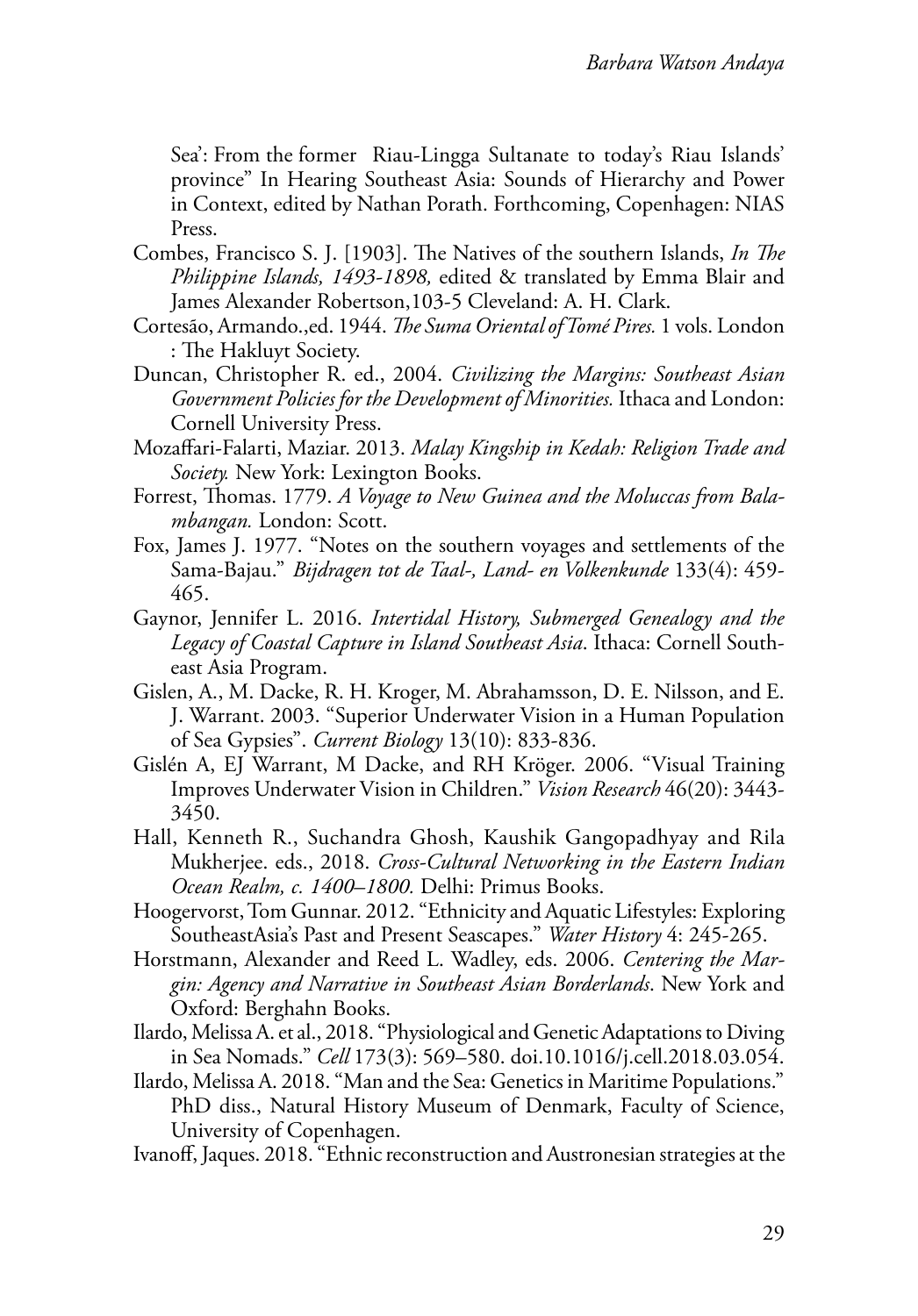borders: The Moken social space in Burma," In Routledge Handbook of Asian Borderlands, edited by Alexander Horstmann, Martin Saxer, and Alessandro Rippa, 277-288. London and New York.

- Ivanoff, Jaques. 1999. *The Moken Boat: Symbolic Technology.* Bangkok: White Lotus Press.
- Jonsson, Hjorleifur. 2005. *Mien Relations: Mountain People and State Control in Thailand*. Ithaca, N.Y.: Cornell University Press.
- Kusuma, Pradiptajati. et al. 2017. "The last sea nomads of the Indonesian archipelago: Genomic origins and dispersal." *European Journal of Human Genetics* 25 : 1004–1010.
- Lenhart, Lioba. 1995. "Recent Research on Southeast Asian sea Nomads." *Nomadic Peoples* 36/37: 245- 260.
- Leur, Jacob Cornelis. 1955. *Indonesian Trade and Society: Essays in Asian Social and Economic History*. The Hague: W. van Hoeve.
- Luce, Gordon H.1965. "Rice and religion: A study of Old Mon-Khmer Evolution and Culture." *Journal of the Siam Society* 53 : 146.
- Lye, Tuck-Po. 2001. *Orang Asli of Peninsular Malaysia: A Comprehensive and Annotated Bibliography.* Kyoto: Center for Southeast Asian Studies, Kyoto University.
- Ma, Huan. 1970. *Ying-Yai Sheng-Lan: 'The Overall Survey of the Ocean's Shores' (1433).* Translated by J.V.G. Mills. Cambridge: Cambridge University Press.
- Ma, Huan, and J. V. G. Mills. 1970. *The overall survey of th ocean's shores, 1433*. Cambridge: The University Press.
- Matheson, Virginia.1971. "Tuhfat al-Nafis: Structure and sources." *Bijdragen tot de Taal-, Land- en Volkenkunde* 127(3) : 375-92.
- McNiven, Ian. 2019. "Navigating the Human-Animal Divide: Marine Mammal-Hunters and rituals of Sensory Allurement." *World Archaeology*  42(2): 215-30.
- Meilink-Roelofsz, M. A. P. 1962. *Asian Trade and European Influence in the Indonesian Archipelago between 1500 and about 1630.* The Hague: Martinus Nijhoff.
- Mills, J. V. 1947. "The Suma Oriental of Tomé Pires and the Book of Francisco Rodrigues by Armando Cortesāo." *Journal of the Royal Asiatic Society of Great Britain and Ireland* 2: 226-227.
- Morgan, James. 2013. "Bajau Laut: Last of the sea nomads. Accessed May 14, 2019." James Morgan, https://*james morgan*.co.uk/features/bajaulaut-sea-nomads/
- Nimmo, H. Arlo. 1973. "A Tribe of Ancient Mariners Comes Ashore." *Natural History* 82(19): 334-45
- Nolde, Lance.2014. "Changing Tides: A History of Power, Trade, and Transformation among the Same Bajo Sea Peoples of Eastern Indonesia in the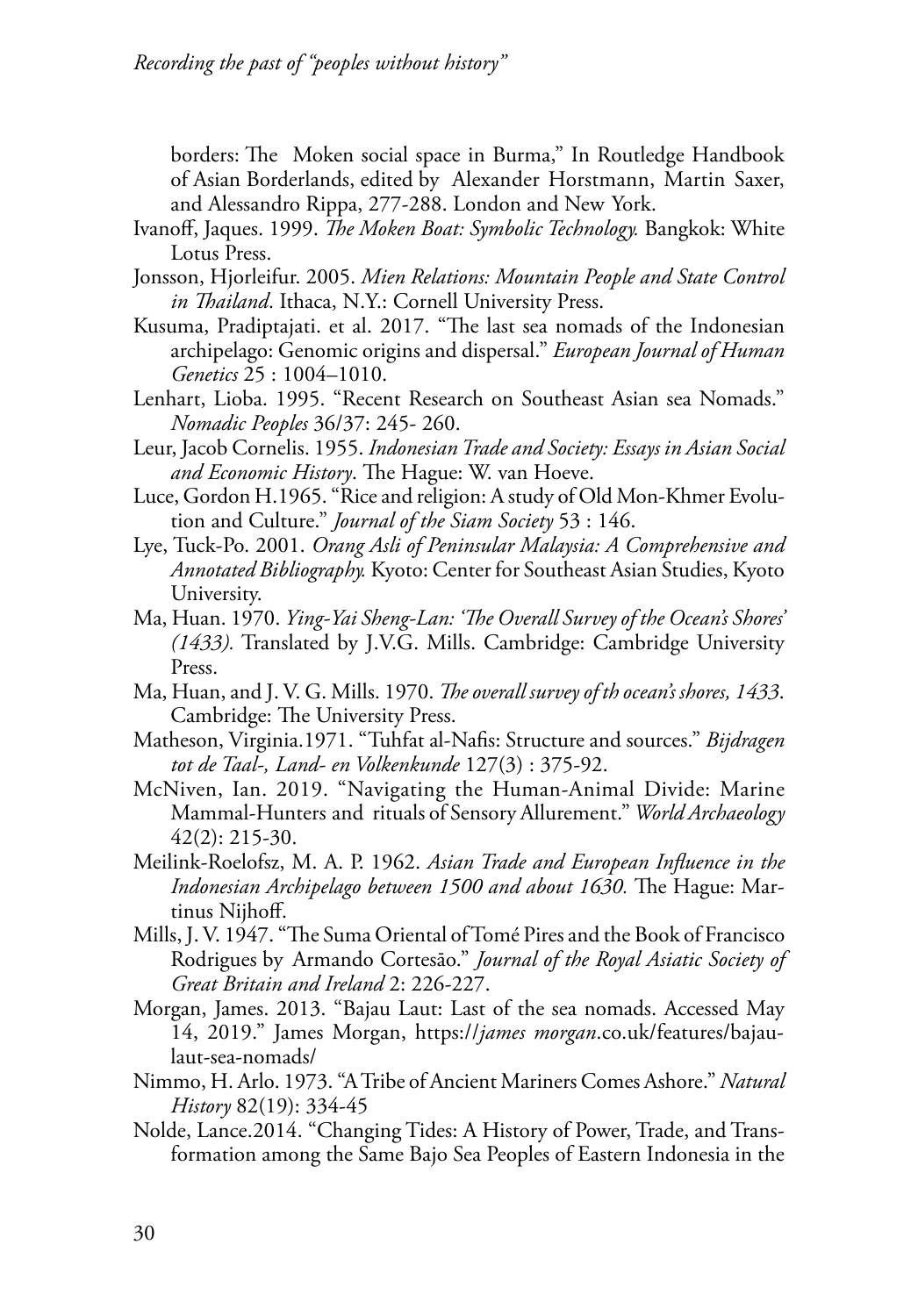Early Modern Period." Ph.D. diss., University of Hawai'i.

- Nolde, Lance. 2014."The Muscles and Sinews of the kingdom: Situating the Sama Bajo sea peoples in early modern Southeast Asian history." In S*ea Nomads of Southeast Asia: Past and Present*, edited by Bérénice Bellina, Roger Blench, and Jean-Christophe Galipaud. Forthcoming, Singapore: NUS Press.
- Noorduyn, Jacobus. ed. 1983. 96-121 *De handelsrelaties van het Makassaarse rijk volgens de Notitie van Cornelis* Speelman *uit 1670.* Amsterdam: Verloren.
- Nuraini, Chandra. 2012. "Indonesian Bajo history and narratives: The Iko-Iko epic songs." *In Oceans of Sound: Sama Dilaut Performing Arts,* edited by Birgit Abels, Hanafi Hussin and Matthew Santamaria, 141- 166. Olms: Hildesheim.
- Pelras, Christian. 1972. "Notes sur Quelques Populations aquatiques de l'Archipel Nusantarien." *Archipel* 3(1): 133-68;
- Prapanca, Mpu.1995. *Deśawarnana (Nagarakrtagama)*. Translated by Robson, Stuart. Leiden: KITLV Press.
- Prapanca, Mpu. 1970. *Deśawarnana (Nagarakrtagama)*. Translated by Stuart Robson. Leiden: KITLV Press.
- Reid, Anthony.2015. *A History of Southeast Asia: Critical Crossroads.* London: John Wiley & Sons.
- Rivers, P.J. 2003. "Keramat in Singapore in the mid-twentieth century." *Journal of the Malaysian Branch of the Royal Asiatic Society* 76(2): 101.
- Sather, Clifford Anderson. 1971."Kinship and Domestic Relations among Bajau Laut of Northern Borneo," Ph.D. thesis, Harvard
- Sather, Clifford Anderson. 1997. *The Bajau Laut: Adaptation, History, and Fate in a Maritime Fishing Society of South-eastern Sabah.* Oxford: Oxford University Press.
- Schrieke, Bertram. 1966. *Indonesian Sociological Studies.* 2nd ed. The Hague: W. van Hoeve.
- Scott, James C.2009. *The Art of Not Being Governed: An Anarchist History of Upland Southeast Asia.* New Haven and London: Yale University Press.
- Skeat, Walter W., and Henry N. Ridley. 1969. "The Orang Laut of Singapore." *Journal of the Straits Branch of the Royal Asiatic Society* 33 (January 1900): 247-250.
- Skinner, C,.ed. 1985. *The Battle for Junk Ceylon: The Syair Sultan Maulana. Text, Translation and Notes.* Dordrecht-Holland: Cinnaminson-USA: Foris Publications.
- Smail, John. 1962. "On the possibilities of an autonomous history of Southeast *Asia." Journal of Southeast Asian History* 2 (2): 72-102.
- Sopher, David E. 1977. *The Sea Nomads, a Study Based on Literature of the Maritime Boat People of Southeast Asia*. Singapore: The National Museum.
- Shapiro, Michael. 2015. "The last of the Moken." *Islands* 34(4): 26-8.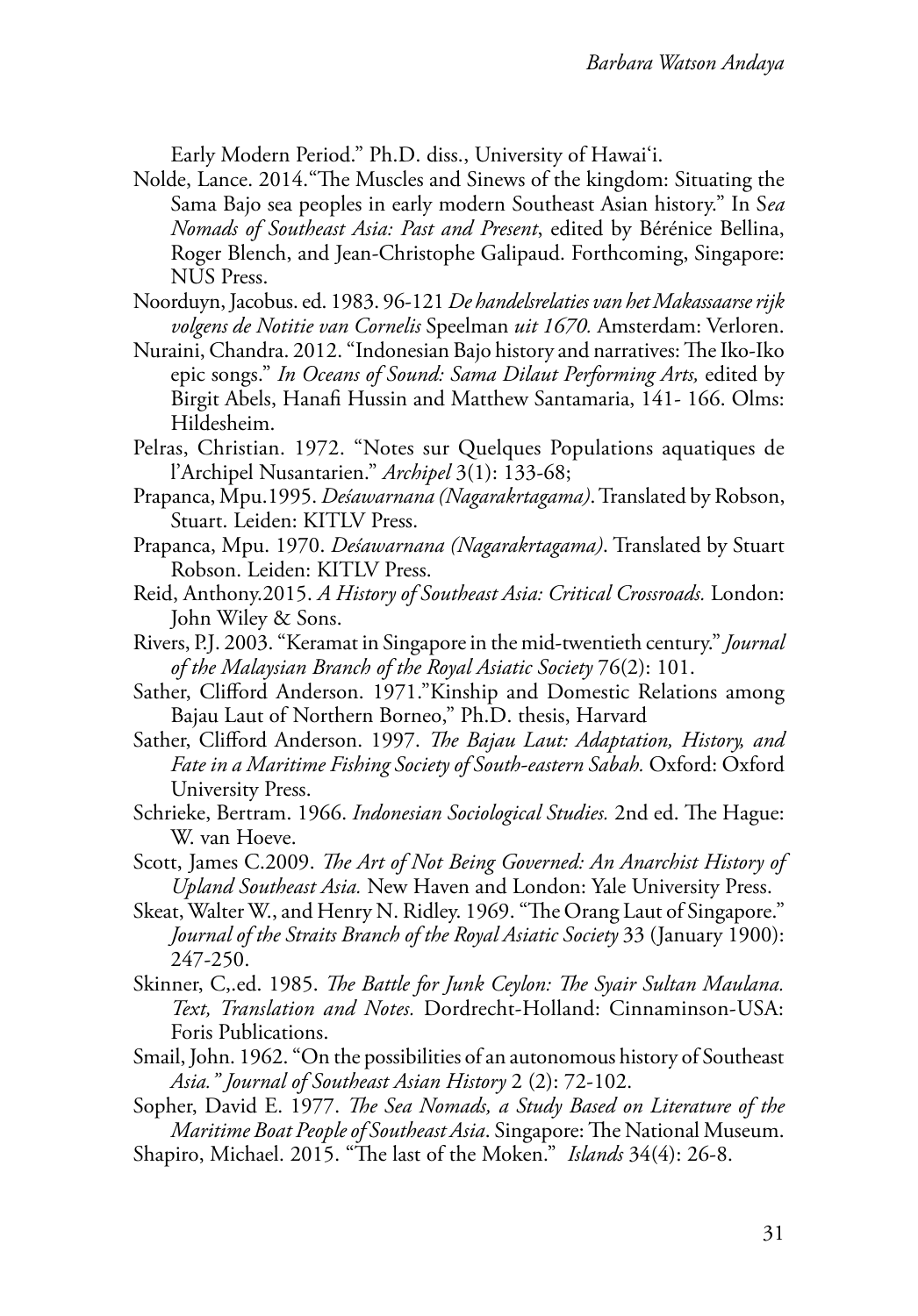- "Suspensa." 2018. *Guillem Valle*, Accessed May 14, 2019. http://www.guillemvalle.eu/susp ensa #/id/i9174244.
- Swazey, Kelli and Matt Colaciello. 2018. "Our Land is the Sea ." *Vimeo*, https:// vimeo.com /298657387.
- Swift, Michael 1971."Review of Piracy and Politics in the Malay World." *The Australian Quarterly* 36(2): 109-111.
- Swearer, Donald K. and Sommai Premchit. 1998. *The Legend of Queen Cāma: Bodhiramsi's Cāmadevīvamsa, a Translation and Commentary.* Albany, New York: State University of New York Press.
- Sweeney,Amin. 2006. *Karya Lengkap Abdullah bin Abdul Kadir Munsyi.* Jakarta: Kepustakaaan Populer, Gramedia and École Française d'Extrême Orient.
- Tarling, Nicholas.1963. *Piracy and Politics in the Malay World: A Study of British Imperialism in Nineteenth-century South-East Asia.* Singapore: Donald Moore.
- Thomson, J.T.1922. *Translations from the Hakayit Abdulla with comments.*  London: Henry S. King & Co.
- Toohey, Aileen. 2005. "Badjao: Cinematic representations of difference in the Philippines." *Journal of Southeast Asian Studies* 36(3): 281-312.
- Trocki, Carl. 1979. *Prince of Pirates: The Temenggongs and the Development of Johor and Singapore 1784-1885.* Singapore: Singapore University Press.
- Valentijn, François. 1727. *Oud en Nieuw Oost-Indiën, Vervattende een Naaukeurige en Uitvoerige Verhandelinge van Nederlands Mogentheid in Die Gewesten.* Doordrecht-Amsterdam, 1724-1726. http://www.gutenberg. org/files/30253/30253-h/30253-h.htm#app2
- Verschuer, F.H. 1883. "De Badjos." Tijdschrift van het Koninklijke Aardrijkskundig Genootschap 7: 1-7.
- Vosmaer, J. N. 1939. "Korte beschrijving van het zuid-oostelijk schiereiland van Celebes." *Verhandelingen van het Bataviaasch Genootschap* 17 (1939), pp. 132-133.
- Warren, James F. 1971. *The North Borneo Chartered Company's Administration of the Bajau, 1878-1909: The Pacification of a Maritime, Nomadic People.* Athens. OH: Ohio University: Center for International Studies, Southeast Asia Program.
- Wheatley, Paul. 1961. *The Golden Khersonese: Studies in the Historical Geography of the Malay Peninsula before A.D. 1500.* Kuala Lumpur: University of Malaya Press.
- White, Walter Grainge. 1922. The Sea Gypsies of Malaya: An Account of the Nomadic Mawken People. London: Seeley, Service & Co.
- Winstedt, R. O. 1948. "The Malay Founder of Medieval Malacca." *Bulletin of the School of Oriental and African Studies, University of London* 12 (3- 4): 726-729.
- Wolters, O.W. 1970. *The Fall of Srivijaya in Malay History*. Ithaca and London: